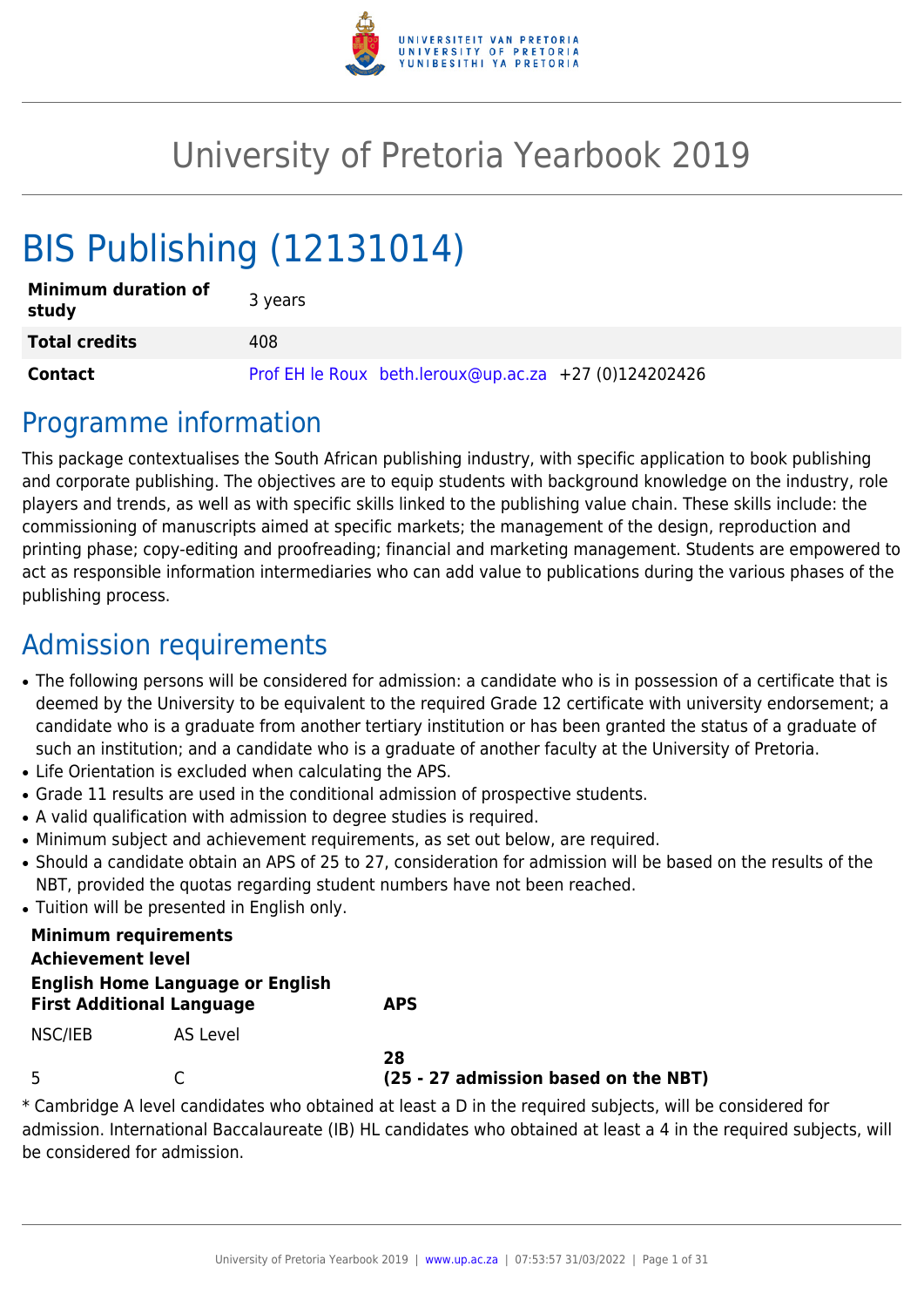

# Other programme-specific information

- Select a **language** up to year-level 3, from one of the language module groups, e.g. Afrikaans, English, German, French or an African language in consultation with the package organiser. A language for beginners may not be selected.
- Select modules to the level of **24 credits** on **year-level 1** of the selected language.
- Continue with the same **language** as selected on year-level 1 up to year-level 3.
- Select modules to the value of **40 credits** on **year-level 2** of the selected language.
- Select modules to the value of **30 credits** on **year-level** 3 of the selected language.
- Students who wish to continue with language studies at postgraduate level should consult the specific department for the selection of their modules and may possibly have to select additional modules.

See Language groups for more information

## **LANGUAGE GROUPS FOR SELECTION IN PROGRAMMES**

Note: You should consult the alphabetical list of modules for full information on all the language modules listed below, as some of these modules have specific requirements/prerequisites.

## **Module group 1 – Afrikaans**

## **Year level 1**

- As a first language: AFR 110,120
- For speakers of other languages (also for speakers of other languages who are registered for qualifications in education and law) AFR 114
- For law students (first language): AFR 110 Note: AFR 120 may be taken additionally.
- For students following a programme in education: AFR 110,120; (first language); AFR 114 (speakers of other languages)

#### **Year level 2**

- As a first language: AFR 214, AFR 210,220
- For students following a programme in education: AFR 214, AFR 220
- Language, culture, communication and media: LCC 210,220

## **Year level 3**

- As a first language: AFR 311,321
- For students following a programme in education: Any modules with alpha codes AFR and LCC offered at year level 3.
- Language, culture, communication and media: LCC 312,320,322

## **Module group 2 – English**

## **Year level 1**

- For special purposes: ENG 118
- For academic purposes: ENG 110,120

#### **Year level 2** ENG 210,220

## **Year level 3**

- ENG 310,320
- ENG 311,322

## **Module group 3 – French**

- **Year level 1**
- For beginners: FRN 104,181 (LLM students)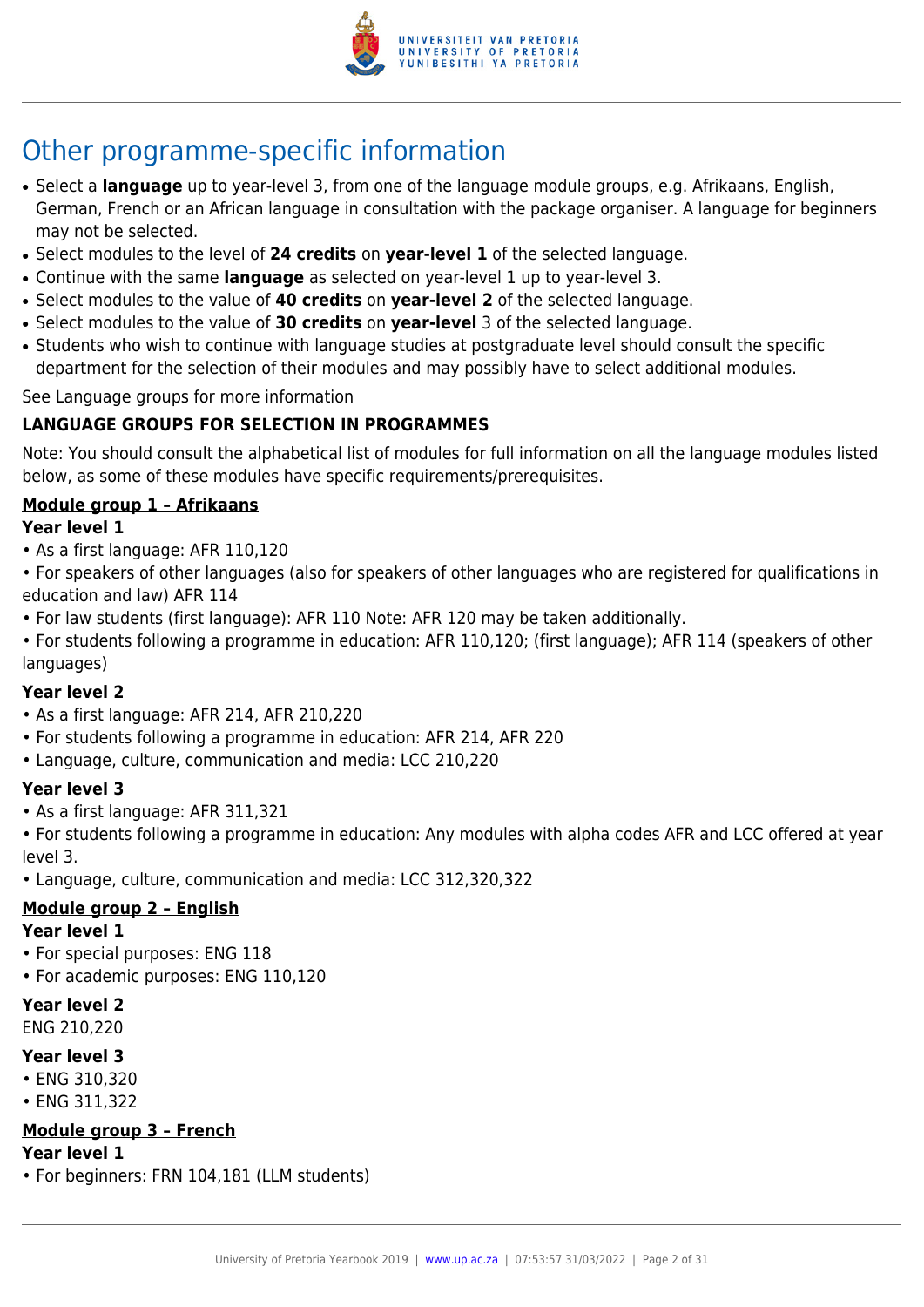

• Cultural-professional (for students who have passed French in Grade 12): FRN 113,123

## **Year level 2**

FRN 211,221

#### **Year level 3**

Cultural-professional: FRN 361,362,363,364

#### **Module group 4 – German**

#### **Year level 1**

- For beginners: DTS 104
- Cultural-professional (for students who have passed German in Grade 12): DTS 113,123

#### **Year level 2**

DTS 211,221

**Year level 3** Cultural-professional: DTS 361,362,363,364

## **Module group 5 – Greek**

**Year level 1** GRK 110,120

#### **Year level 2** GRK 210,220

#### **Module group 6 – Hebrew**

**Year level 1** HEB 110,120

## **Year level 2**

HEB 210,220

#### **Module group 7 – Latin**

#### **Year level 1**

LAT 110,120 (students who passed Latin in Grade 12 may start immediately with Latin at year level 2)

#### **Year level 2** LAT 210,220

**Year level 3**

LAT 310,320

## **Module group 8 – IsiNdebele**

#### **Year level 1**

For speakers of isiNdebele as home language or first or second additional language NDE 110, AFT 121

**Year level 2** NDE 210, AFT 220

#### **Year level 3** NDE 310, AFT 320

## **Module group 9 – IsiZulu**

#### **Year level 1**

- For beginners: ZUL 110,120
- For speakers of isiZulu as home language or first or second additional language: ZUL 111, AFT 121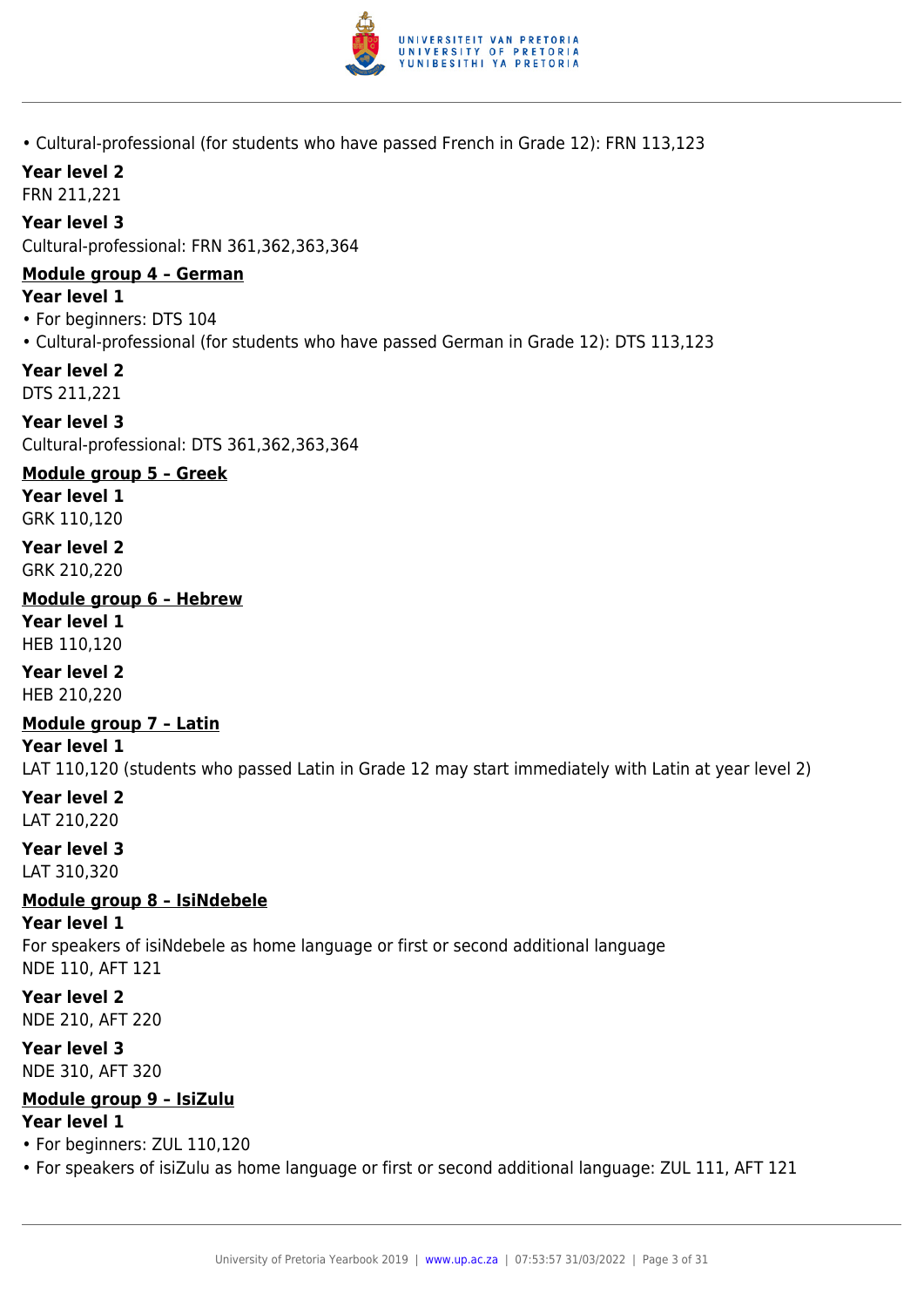

#### **Year level 2**

- For students who did ZUL 110,120 at year level 1: ZUL 210,220
- For students who did AFT 121: ZUL 111 at year level 1: AFT 220, ZUL 211

#### **Year level 3**

ZUL 310, AFT 320

#### **Module group 10 – Sepedi**

#### **Year level 1**

- For beginners: SEP 110,120
- For speakers of Sepedi as home language or first or second additional language: SEP 111, AFT 121

#### **Year level 2**

- For students who did SEP 110,120 at year level 1: SEP 210,220
- For students who did AFT 121, SEP 111 at year level 1: AFT 220, SEP 211

#### **Year level 3**

SEP 310, AFT 320

#### **Module group 11 – Setswana**

**Year level 1**

- For beginners: STW 110,120
- For speakers of Setswana as home language or first or second additional language: STW 111, AFT 121

#### **Year level 2**

- For students who did STW 110,120 at year level 1: STW 210,220
- For students who did AFT 121, STW 111 at year level 1: AFT 220, STW 211

#### **Year level 3**

STW 310, AFT 320

#### **Module group 12 – Spanish**

**Year level 1**

For beginners: SPN 101,102

**Year level 2** SPN 211,221

## **Year level 3**

SPN 311,321

## **Module group 13 – Portuguese**

## **Year level 1**

• For beginners: PTG 101

• Portuguese language and culture (for students who have passed Portuguese in Gr 12): PTG 113,123

#### **Year level 2** PTG 211,221

#### **Year level 3** PTG 311,321

## Pass with distinction

A degree (undergraduate) in the School of IT is conferred with distinction on a student who did not repeat any module of his/her final year, obtained a weighted average of at least 75% in all the prescribed modules for the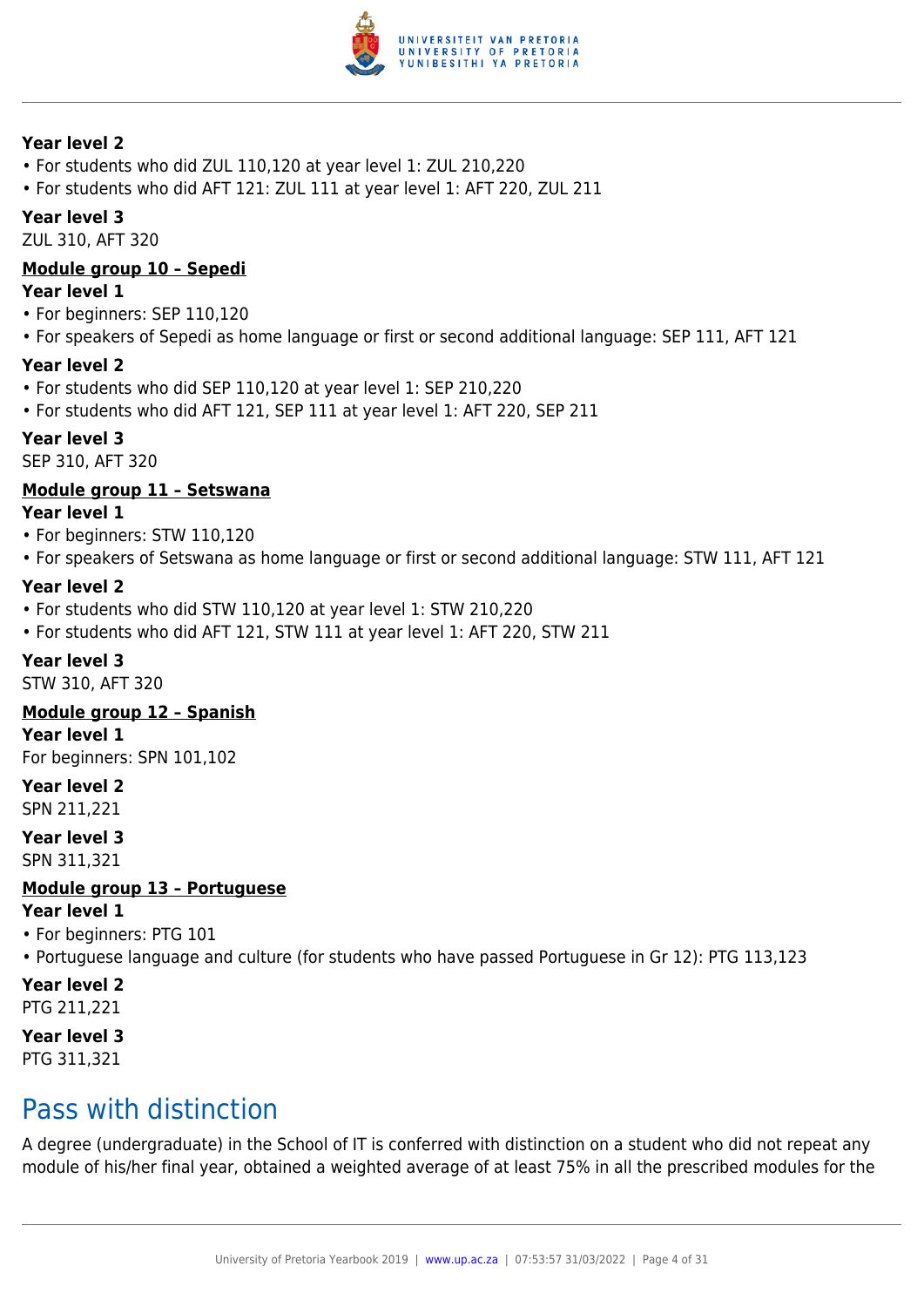

final year, provided that a subminimum of 65% is obtained in each of these modules and provided that the degree is completed in the prescribed minimum period of time. Ad hoc cases will be considered by the Dean, in consultation with the relevant head of department.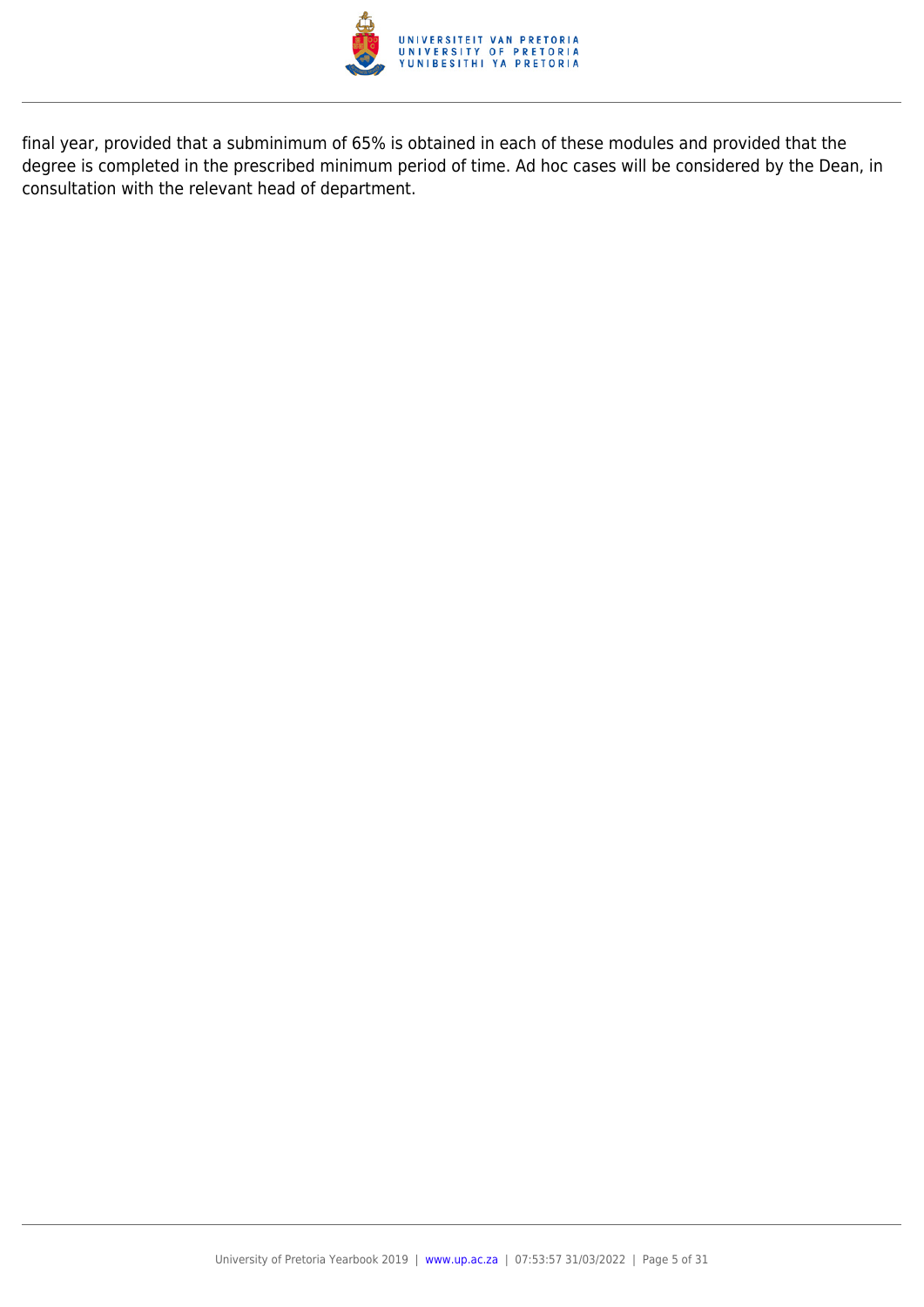

# Curriculum: Year 1

**Minimum credits: 130**

## **Fundamental modules**

#### **Academic information management 101 (AIM 101)**

| <b>Module credits</b>         | 6.00                                                                                                                                                                                                                                                                                                                                                                  |
|-------------------------------|-----------------------------------------------------------------------------------------------------------------------------------------------------------------------------------------------------------------------------------------------------------------------------------------------------------------------------------------------------------------------|
| Service modules               | Faculty of Engineering, Built Environment and Information Technology<br><b>Faculty of Education</b><br>Faculty of Economic and Management Sciences<br><b>Faculty of Humanities</b><br>Faculty of Law<br><b>Faculty of Health Sciences</b><br>Faculty of Natural and Agricultural Sciences<br>Faculty of Theology and Religion<br><b>Faculty of Veterinary Science</b> |
| <b>Prerequisites</b>          | No prerequisites.                                                                                                                                                                                                                                                                                                                                                     |
| <b>Contact time</b>           | 2 lectures per week                                                                                                                                                                                                                                                                                                                                                   |
| <b>Language of tuition</b>    | Module is presented in English                                                                                                                                                                                                                                                                                                                                        |
| <b>Department</b>             | <b>Information Science</b>                                                                                                                                                                                                                                                                                                                                            |
| <b>Period of presentation</b> | Semester 1                                                                                                                                                                                                                                                                                                                                                            |

#### **Module content**

Find, evaluate, process, manage and present information resources for academic purposes using appropriate technology. Apply effective search strategies in different technological environments. Demonstrate the ethical and fair use of information resources. Integrate 21st-century communications into the management of academic information.

#### **Academic information management 111 (AIM 111)**

| <b>Module credits</b>      | 4.00                                                                                                                                                                                                                                                                                                                                 |
|----------------------------|--------------------------------------------------------------------------------------------------------------------------------------------------------------------------------------------------------------------------------------------------------------------------------------------------------------------------------------|
| Service modules            | Faculty of Engineering, Built Environment and Information Technology<br><b>Faculty of Education</b><br><b>Faculty of Economic and Management Sciences</b><br><b>Faculty of Humanities</b><br>Faculty of Law<br><b>Faculty of Health Sciences</b><br>Faculty of Natural and Agricultural Sciences<br>Faculty of Theology and Religion |
| <b>Prerequisites</b>       | No prerequisites.                                                                                                                                                                                                                                                                                                                    |
| <b>Contact time</b>        | 2 lectures per week                                                                                                                                                                                                                                                                                                                  |
| <b>Language of tuition</b> | Module is presented in English                                                                                                                                                                                                                                                                                                       |
| <b>Department</b>          | <b>Information Science</b>                                                                                                                                                                                                                                                                                                           |
|                            |                                                                                                                                                                                                                                                                                                                                      |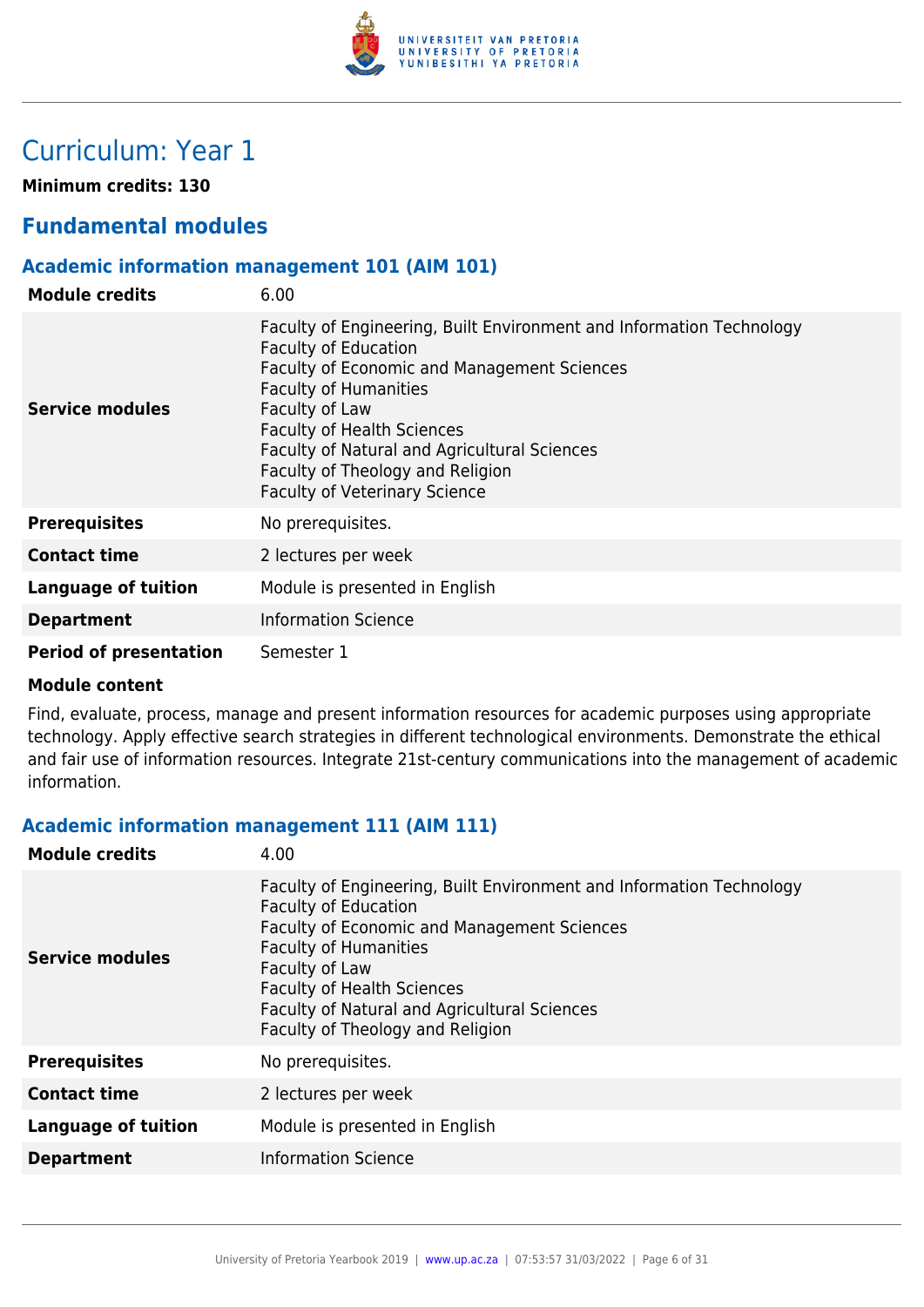

#### **Period of presentation** Semester 1

#### **Module content**

Find, evaluate, process, manage and present information resources for academic purposes using appropriate technology.

#### **Academic information management 121 (AIM 121)**

| <b>Module credits</b>         | 4.00                                                                                                                                                                                                                                                                                                                                                                         |
|-------------------------------|------------------------------------------------------------------------------------------------------------------------------------------------------------------------------------------------------------------------------------------------------------------------------------------------------------------------------------------------------------------------------|
| Service modules               | Faculty of Engineering, Built Environment and Information Technology<br><b>Faculty of Education</b><br><b>Faculty of Economic and Management Sciences</b><br><b>Faculty of Humanities</b><br>Faculty of Law<br><b>Faculty of Health Sciences</b><br>Faculty of Natural and Agricultural Sciences<br>Faculty of Theology and Religion<br><b>Faculty of Veterinary Science</b> |
| <b>Prerequisites</b>          | No prerequisites.                                                                                                                                                                                                                                                                                                                                                            |
| <b>Contact time</b>           | 2 lectures per week                                                                                                                                                                                                                                                                                                                                                          |
| <b>Language of tuition</b>    | Module is presented in English                                                                                                                                                                                                                                                                                                                                               |
| <b>Department</b>             | <b>Informatics</b>                                                                                                                                                                                                                                                                                                                                                           |
| <b>Period of presentation</b> | Semester 2                                                                                                                                                                                                                                                                                                                                                                   |

#### **Module content**

Apply effective search strategies in different technological environments. Demonstrate the ethical and fair use of information resources. Integrate 21st-century communications into the management of academic information.

#### **Academic literacy for Information Technology 121 (ALL 121)**

| <b>Module credits</b>         | 6.00                                                                                                                |
|-------------------------------|---------------------------------------------------------------------------------------------------------------------|
| <b>Service modules</b>        | Faculty of Engineering, Built Environment and Information Technology<br>Faculty of Economic and Management Sciences |
| <b>Prerequisites</b>          | No prerequisites.                                                                                                   |
| <b>Contact time</b>           | 1 web-based period per week, 2 lectures per week                                                                    |
| <b>Language of tuition</b>    | Module is presented in English                                                                                      |
| <b>Department</b>             | Unit for Academic Literacy                                                                                          |
| <b>Period of presentation</b> | Semester 2                                                                                                          |

#### **Module content**

By the end of this module students should be able to cope more confidently and competently with the reading, writing and critical thinking demands that are characteristic of the field of Information Technology.

#### **English for specific purposes 118 (ENG 118)**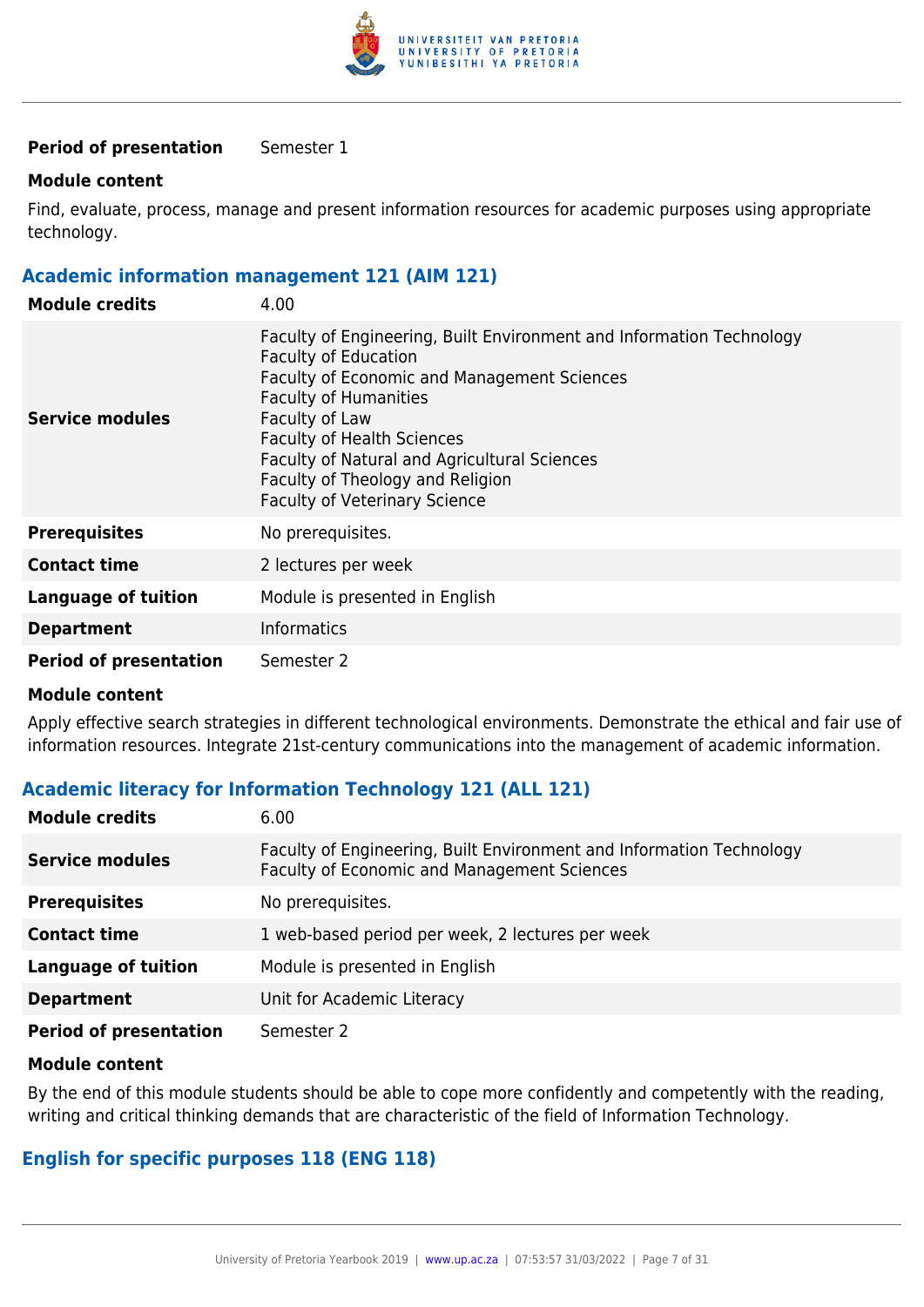

| <b>Module credits</b>         | 12.00                                                                                                                                 |
|-------------------------------|---------------------------------------------------------------------------------------------------------------------------------------|
| <b>Service modules</b>        | Faculty of Engineering, Built Environment and Information Technology<br>Faculty of Economic and Management Sciences<br>Faculty of Law |
| <b>Prerequisites</b>          | No prerequisites.                                                                                                                     |
| <b>Contact time</b>           | 2 lectures per week                                                                                                                   |
| <b>Language of tuition</b>    | Module is presented in English                                                                                                        |
| <b>Department</b>             | English                                                                                                                               |
| <b>Period of presentation</b> | Semester 1                                                                                                                            |

This module is intended to equip students with a thorough knowledge of English grammar and is particularly useful for those interested in a career in teaching, editing, document design or other forms of language practice.

#### **Academic orientation 112 (UPO 112)**

| <b>Module credits</b>         | 0.00                           |
|-------------------------------|--------------------------------|
| Language of tuition           | Module is presented in English |
| <b>Department</b>             | <b>EBIT Deans Office</b>       |
| <b>Period of presentation</b> | Year                           |

#### **Visual culture studies 111 (VKK 111)**

| <b>Module credits</b>         | 12.00                                                                |
|-------------------------------|----------------------------------------------------------------------|
| <b>Service modules</b>        | Faculty of Engineering, Built Environment and Information Technology |
| <b>Prerequisites</b>          | No prerequisites.                                                    |
| <b>Contact time</b>           | 3 lectures per week                                                  |
| <b>Language of tuition</b>    | Module is presented in English                                       |
| <b>Department</b>             | <b>Visual Arts</b>                                                   |
| <b>Period of presentation</b> | Semester 1                                                           |

#### **Module content**

Foundations of visual culture

This module introduces art and visual culture theory using a wide range of texts and ideas. The module gives students wide exposure to visual discourses and includes a variety of visual culture examples e.g. artworks, advertisements. These discourses may include: exploring what visual culture is; modes of analysis; introducing terminology such as ideology and myth; dealing with selected periods from history contextually; introducing cultural icons and themes from popular visual culture.

## **Core modules**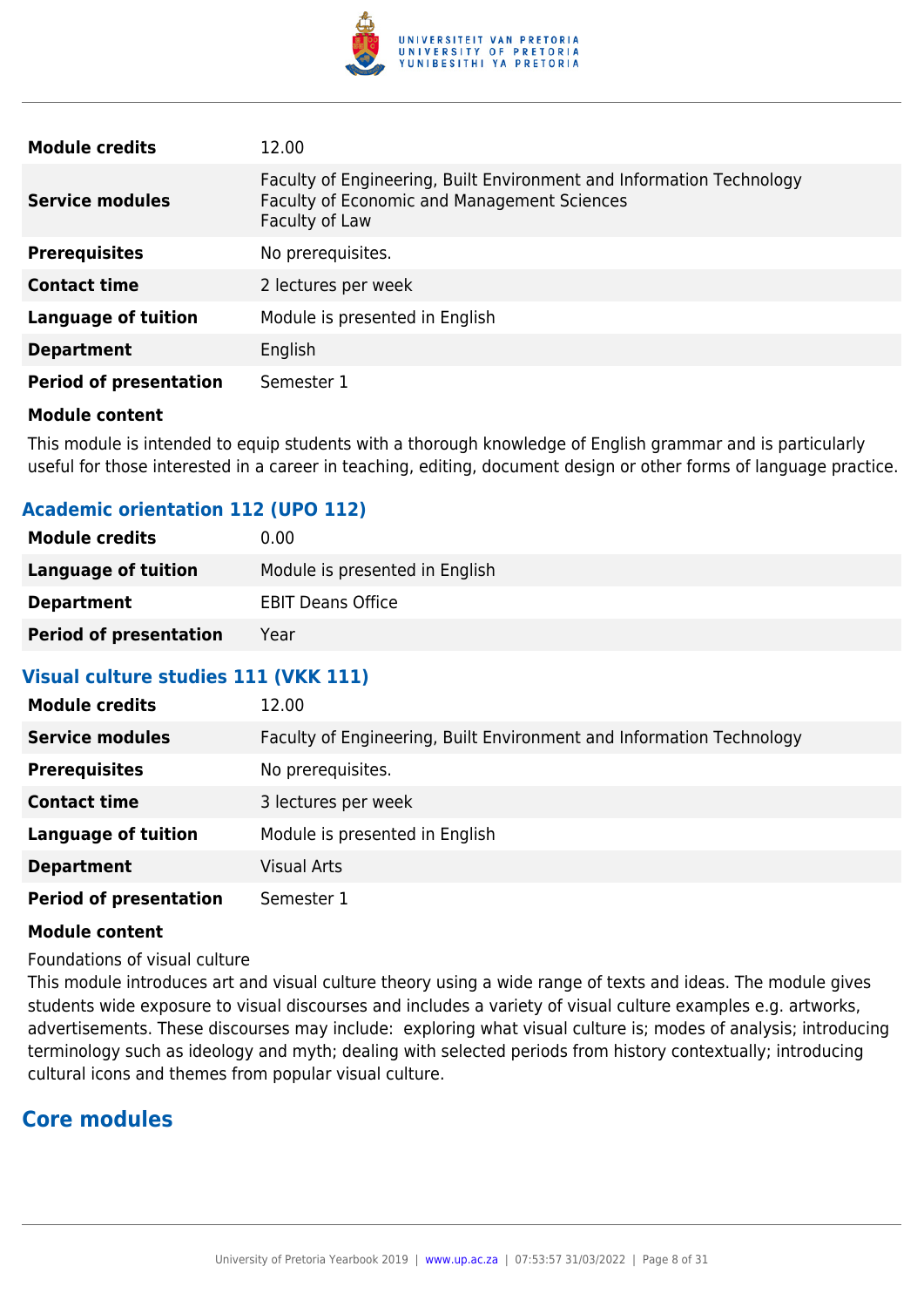

#### **Marketing Management 120 (BEM 120)**

| <b>Module credits</b>         | 10.00                                                                |
|-------------------------------|----------------------------------------------------------------------|
| <b>Service modules</b>        | Faculty of Engineering, Built Environment and Information Technology |
| <b>Contact time</b>           | 3 lectures per week                                                  |
| <b>Language of tuition</b>    | Module is presented in English                                       |
| <b>Department</b>             | Marketing Management                                                 |
| <b>Period of presentation</b> | Semester 2                                                           |
|                               |                                                                      |

#### **Module content**

This module provides an overview of the fundamentals of marketing by considering the exchange process, customer value, marketing research and the development of a marketing plan. It also addresses the marketing mix elements with specific focus on the seven service marketing elements namely the service product, physical evidence, people, process, distribution, pricing and integrated marketing communication.

## **Information science 110 (INL 110)**

| <b>Module credits</b>         | 12.00                                     |
|-------------------------------|-------------------------------------------|
| <b>Service modules</b>        | <b>Faculty of Humanities</b>              |
| <b>Prerequisites</b>          | No prerequisites.                         |
| <b>Contact time</b>           | 1 practical per week, 3 lectures per week |
| <b>Language of tuition</b>    | Module is presented in English            |
| <b>Department</b>             | <b>Information Science</b>                |
| <b>Period of presentation</b> | Semester 1                                |

#### **Module content**

This module is an introduction to the study field of information science and its various professions. Key concepts that will be discussed include the following: the human as information processor and user; the life-cycle of information in terms of processes, products and role-players; as well as the communication of information. The social-ethical impact of globalisation is included as a key concern, with reference to Africa.

#### **Information science 130 (INL 130)**

| <b>Module credits</b>         | 12.00                                     |
|-------------------------------|-------------------------------------------|
| <b>Service modules</b>        | <b>Faculty of Humanities</b>              |
| <b>Prerequisites</b>          | No prerequisites.                         |
| <b>Contact time</b>           | 1 practical per week, 3 lectures per week |
| <b>Language of tuition</b>    | Module is presented in English            |
| <b>Department</b>             | <b>Information Science</b>                |
| <b>Period of presentation</b> | Semester 1                                |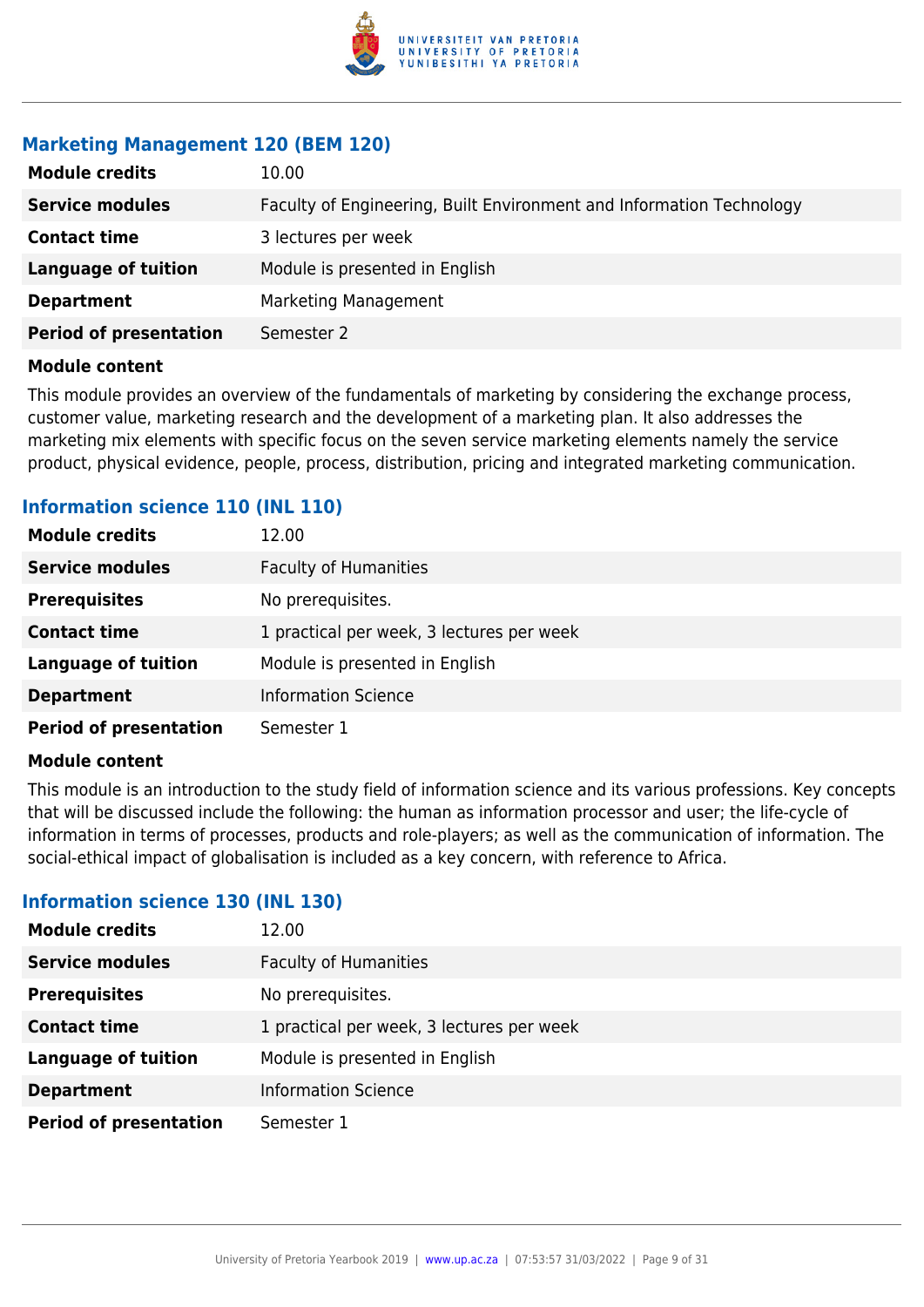

Personal information management. This module focuses on personal information management within an organisational context. It deals with managing information and knowledge that is peculiar to an individual and which enables him/her to perform his/her job.

Topics include: creating an environment in which the individual can manage his/her information and knowledge; the skills needed to be able to manage personal information and knowledge; information overloading which gives rise to personal information and knowledge management, as well as the manner in which individuals can switch from personal information management to personal knowledge management; personal information and knowledge management as a career.

#### **Information science 140 (INL 140)**

| <b>Module credits</b>         | 12.00                                     |
|-------------------------------|-------------------------------------------|
| <b>Service modules</b>        | <b>Faculty of Humanities</b>              |
| <b>Prerequisites</b>          | No prerequisites.                         |
| <b>Contact time</b>           | 3 lectures per week, 1 practical per week |
| <b>Language of tuition</b>    | Module is presented in English            |
| <b>Department</b>             | <b>Information Science</b>                |
| <b>Period of presentation</b> | Semester 2                                |

#### **Module content**

Information and communication technology. This module offers a brief overview of hardware and software, telecommunications technology, LANs, WANs and intranets, the information highway, the internet and the World Wide Web, computer ethics, ICTs, e-commerce, mobile computing technology and the influence that new trends and developments have on the distribution of information.

#### **Publishing: Introduction to publishing 110 (PUB 110)**

| <b>Module credits</b>         | 12.00                                     |
|-------------------------------|-------------------------------------------|
| <b>Prerequisites</b>          | No prerequisites.                         |
| <b>Contact time</b>           | 1 practical per week, 3 lectures per week |
| <b>Language of tuition</b>    | Module is presented in English            |
| <b>Department</b>             | <b>Information Science</b>                |
| <b>Period of presentation</b> | Semester 1                                |

#### **Module content**

\*Closed – requires departmental selection.

Introduction to publishing. This module will focus on an introductory overview of publishing: the historical development of publishing; the publishing value chain; business and legal issues relating to the publishing industry; and the broader macro-context.

## **Publishing 120 (PUB 120)**

| <b>Module credits</b> | 12.00 |
|-----------------------|-------|
|                       |       |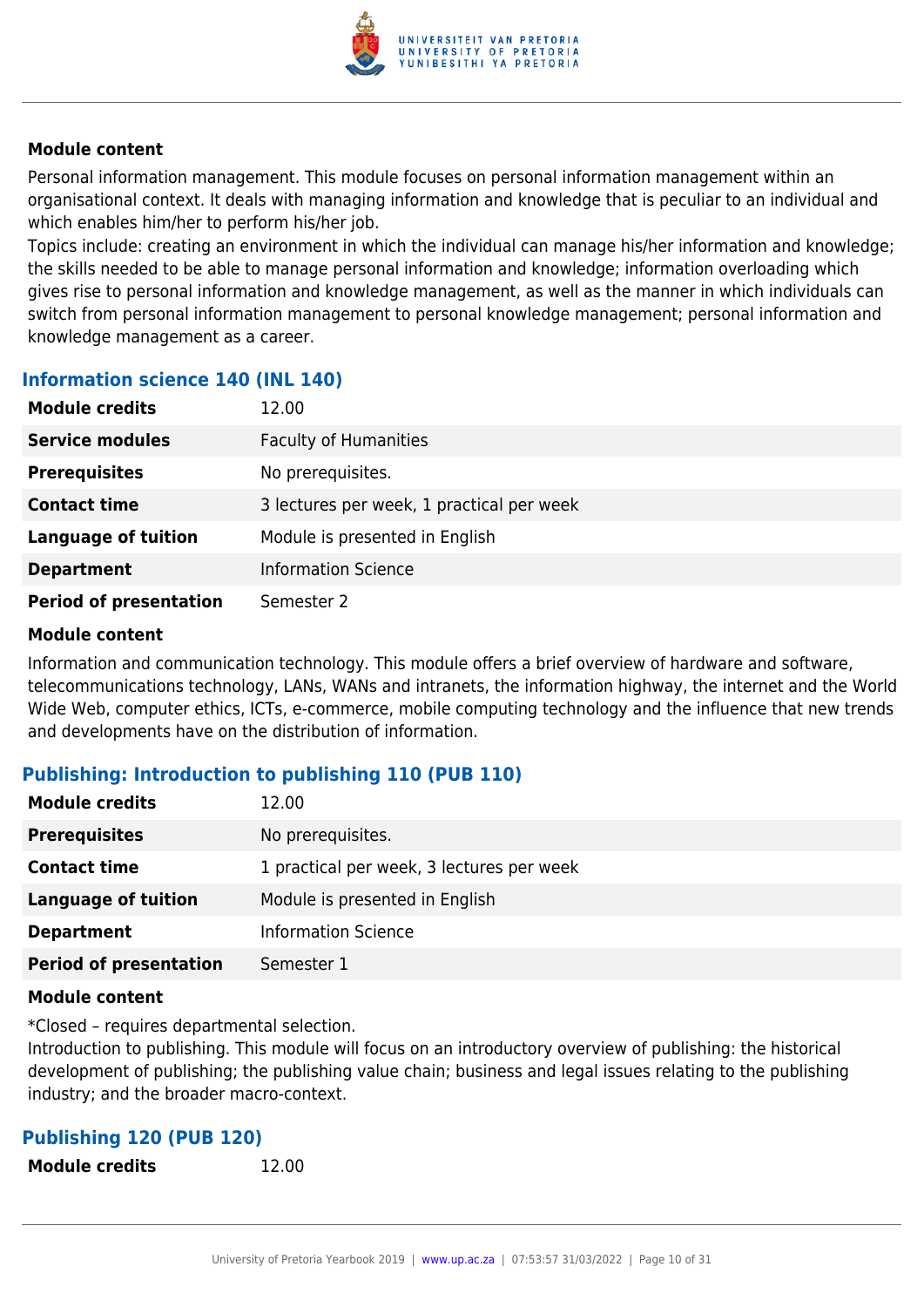

| <b>Prerequisites</b>          | No prerequisites.                         |
|-------------------------------|-------------------------------------------|
| <b>Contact time</b>           | 1 practical per week, 3 lectures per week |
| Language of tuition           | Module is presented in English            |
| <b>Department</b>             | <b>Information Science</b>                |
| <b>Period of presentation</b> | Semester 2                                |
|                               |                                           |

\*Closed - requires departmental selection.

The Book Publishing Environment. This module provides a basic introduction to the book publishing environment. The following aspects are highlighted: the concept "publishing"; different publishing industries and environments; contexts of book publishing; the publishing value chain; processes, tasks and role-players involved in book publishing; different sectors of the book publishing industry; different types of publishing houses; external role-players; initiatives; strategies; current trends and issues.

## **Elective modules**

#### **Afrikaans 110 (AFR 110)**

| <b>Module credits</b>         | 12.00                                                                                                                                                                                                     |
|-------------------------------|-----------------------------------------------------------------------------------------------------------------------------------------------------------------------------------------------------------|
| <b>Service modules</b>        | Faculty of Engineering, Built Environment and Information Technology<br><b>Faculty of Education</b><br>Faculty of Economic and Management Sciences<br>Faculty of Law<br><b>Faculty of Health Sciences</b> |
| <b>Prerequisites</b>          | No prerequisites.                                                                                                                                                                                         |
| <b>Contact time</b>           | 2 lectures per week, 2 discussion classes per week                                                                                                                                                        |
| <b>Language of tuition</b>    | Module is presented in Afrikaans                                                                                                                                                                          |
| <b>Department</b>             | Afrikaans                                                                                                                                                                                                 |
| <b>Period of presentation</b> | Semester 1                                                                                                                                                                                                |

#### **Module content**

**Taalkundekomponent**: Inleiding tot die Afrikaanse taalkunde met klem op lees-en skryfvaardigheid. **Letterkundekomponent**: Inleiding tot die Afrikaanse en Nederlandse letterkunde aan die hand van kortverhale en gedigte.

#### **Afrikaans 120 (AFR 120)**

| <b>Module credits</b>  | 12.00                                                                                                                                                                                                     |
|------------------------|-----------------------------------------------------------------------------------------------------------------------------------------------------------------------------------------------------------|
| <b>Service modules</b> | Faculty of Engineering, Built Environment and Information Technology<br><b>Faculty of Education</b><br>Faculty of Economic and Management Sciences<br>Faculty of Law<br><b>Faculty of Health Sciences</b> |
| <b>Prerequisites</b>   | No prerequisites.                                                                                                                                                                                         |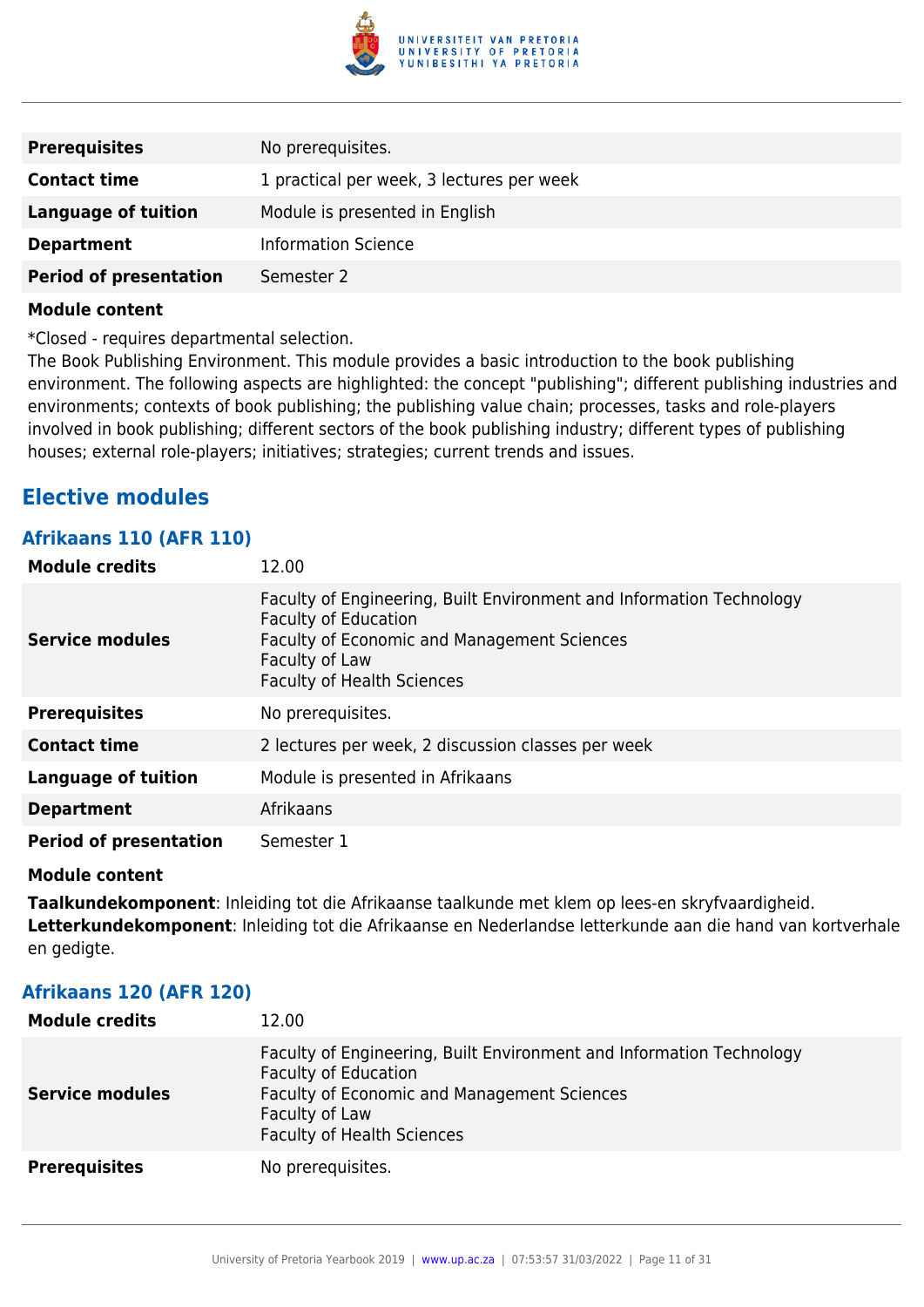

| <b>Contact time</b>           | 2 lectures per week, 2 discussion classes per week |
|-------------------------------|----------------------------------------------------|
| <b>Language of tuition</b>    | Module is presented in Afrikaans                   |
| <b>Department</b>             | Afrikaans                                          |
| <b>Period of presentation</b> | Semester 2                                         |

**Taalkundekomponent**: Inleiding tot die Afrikaanse sintaksis, fonetiek en taalgeskiedenis. **Letterkundekomponent**:Inleiding tot die Romankuns Inleiding tot die Drama

#### **African languages literature: Capita selecta 121 (AFT 121)**

| <b>Module credits</b>         | 12.00                                                                                               |
|-------------------------------|-----------------------------------------------------------------------------------------------------|
| <b>Service modules</b>        | Faculty of Engineering, Built Environment and Information Technology<br><b>Faculty of Education</b> |
| <b>Prerequisites</b>          | NDE 110/SEP 111/ZUL 111/STW 111                                                                     |
| <b>Contact time</b>           | 2 lectures per week                                                                                 |
| <b>Language of tuition</b>    | Module presented in English and African Language                                                    |
| <b>Department</b>             | African Languages                                                                                   |
| <b>Period of presentation</b> | Semester 2                                                                                          |

#### **Module content**

Aspects of the literature of isiNdebele/isiZulu/Sepedi/Setswana such as an introduction to literary concepts such as literary text(s), topic, characters, events, time and place; the analysis of selected short stories.

#### **German: Cultural-professional (1) 113 (DTS 113)**

| <b>Module credits</b>         | 12.00                                            |
|-------------------------------|--------------------------------------------------|
| <b>Service modules</b>        | <b>Faculty of Health Sciences</b>                |
| <b>Prerequisites</b>          | Grade 12 German                                  |
| <b>Contact time</b>           | 2 lectures per week, 1 discussion class per week |
| <b>Language of tuition</b>    | Module is presented in English                   |
| <b>Department</b>             | Ancient and Modern Languages and Cultures        |
| <b>Period of presentation</b> | Semester 1                                       |

#### **Module content**

Comprehensive review of German grammar; development of reading, writing, speaking and understanding skills; analysis and interpretation of tests.

#### **German: Cultural-professional (2) 123 (DTS 123)**

| <b>Module credits</b>  | 12.00                             |
|------------------------|-----------------------------------|
| <b>Service modules</b> | <b>Faculty of Health Sciences</b> |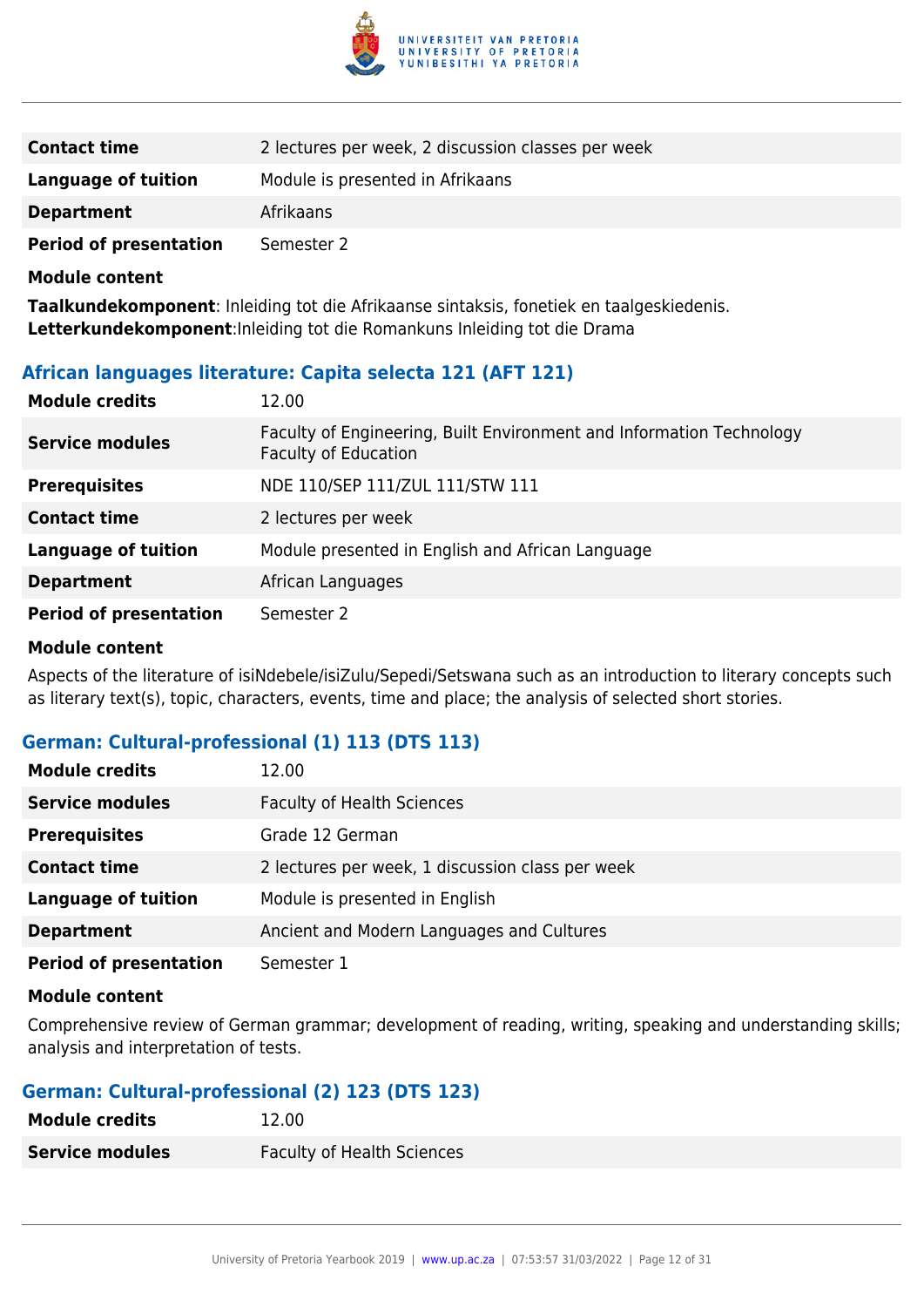

| <b>Prerequisites</b>          | <b>DTS 113</b>                                   |
|-------------------------------|--------------------------------------------------|
| <b>Contact time</b>           | 1 discussion class per week, 2 lectures per week |
| Language of tuition           | Module is presented in English                   |
| <b>Department</b>             | Ancient and Modern Languages and Cultures        |
| <b>Period of presentation</b> | Semester 2                                       |

Continuation of comprehensive review of German; further development of reading, writing, speaking and understanding skills; analysis and interpretation of texts.

#### **English 110 (ENG 110)**

| <b>Module credits</b>         | 12.00                                                                                                                                                                                                     |
|-------------------------------|-----------------------------------------------------------------------------------------------------------------------------------------------------------------------------------------------------------|
| <b>Service modules</b>        | Faculty of Engineering, Built Environment and Information Technology<br><b>Faculty of Education</b><br>Faculty of Economic and Management Sciences<br>Faculty of Law<br><b>Faculty of Health Sciences</b> |
| <b>Prerequisites</b>          | No prerequisites.                                                                                                                                                                                         |
| <b>Contact time</b>           | 2 lectures per week, 2 web-based periods per week, 1 discussion class per week                                                                                                                            |
| <b>Language of tuition</b>    | Module is presented in English                                                                                                                                                                            |
| <b>Department</b>             | English                                                                                                                                                                                                   |
| <b>Period of presentation</b> | Semester 1                                                                                                                                                                                                |

#### **Module content**

\*Alternative evening classes - 2 discussion classes per week Introduction to Literature in English (1) This module introduces the study of literature by examining a number of texts representing different genres (poetry, prose, drama). The texts studied here will be mainly from the pre-twentieth century era and may include texts written in English from both Africa and other parts of the world. The aim of this module is to equip students with the critical and analytical skills required for a perceptive reading of poetry, novels and plays.

#### **English 120 (ENG 120)**

| <b>Module credits</b>      | 12.00                                                                                                                                                                                                     |
|----------------------------|-----------------------------------------------------------------------------------------------------------------------------------------------------------------------------------------------------------|
| <b>Service modules</b>     | Faculty of Engineering, Built Environment and Information Technology<br><b>Faculty of Education</b><br>Faculty of Economic and Management Sciences<br>Faculty of Law<br><b>Faculty of Health Sciences</b> |
| <b>Prerequisites</b>       | No prerequisites.                                                                                                                                                                                         |
| <b>Contact time</b>        | 2 lectures per week, 1 discussion class per week                                                                                                                                                          |
| <b>Language of tuition</b> | Module is presented in English                                                                                                                                                                            |
| <b>Department</b>          | English                                                                                                                                                                                                   |
|                            |                                                                                                                                                                                                           |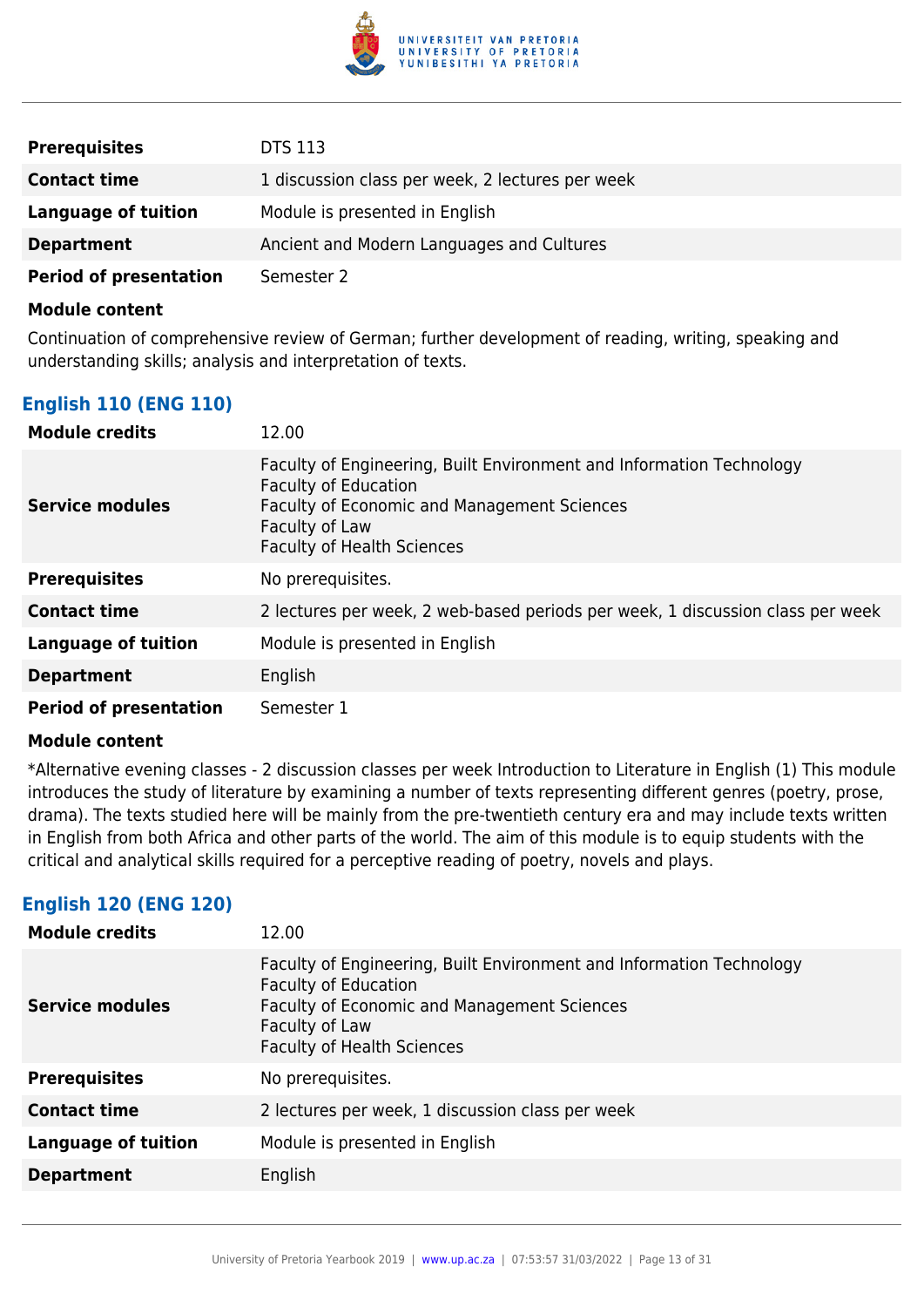

#### **Period of presentation** Semester 2

#### **Module content**

\*Alternative evening classes: 2 discussion classes per week

Introduction to Literature in English (2)

This module introduces the study of post-nineteenth century literature by examining a number of texts representing different genres (poetry, drama, prose). Texts will be from both Africa and other parts of the world. By the end of this module students should have the background and analytical skills to perceptively read modern and contemporary poetry, novels and plays.

#### **French: Cultural-professional (1) 113 (FRN 113)**

| <b>Module credits</b>         | 12.00                                            |
|-------------------------------|--------------------------------------------------|
| <b>Service modules</b>        | <b>Faculty of Health Sciences</b>                |
| <b>Prerequisites</b>          | Grade 12 French                                  |
| <b>Contact time</b>           | 1 discussion class per week, 2 lectures per week |
| <b>Language of tuition</b>    | Module is presented in English                   |
| <b>Department</b>             | Ancient and Modern Languages and Cultures        |
| <b>Period of presentation</b> | Semester 1                                       |

#### **Module content**

Comprehensive review of French grammar; development of reading, writing, speaking and understanding skills; analysis and interpretation of texts.

#### **French: Cultural-professional (2) 123 (FRN 123)**

| <b>Module credits</b>         | 12.00                                            |
|-------------------------------|--------------------------------------------------|
| <b>Service modules</b>        | <b>Faculty of Health Sciences</b>                |
| <b>Prerequisites</b>          | <b>FRN 113</b>                                   |
| <b>Contact time</b>           | 1 discussion class per week, 2 lectures per week |
| <b>Language of tuition</b>    | Module is presented in English                   |
| <b>Department</b>             | Ancient and Modern Languages and Cultures        |
| <b>Period of presentation</b> | Semester 2                                       |

#### **Module content**

Comprehensive review of French grammar; further development of reading, writing, speaking and understanding skills; analysis and interpretation of texts.

#### **Introduction to isiNdebele Grammar – Capita selecta 110 (NDE 110)**

| <b>Module credits</b>  | 12.00                                                                                               |
|------------------------|-----------------------------------------------------------------------------------------------------|
| <b>Service modules</b> | Faculty of Engineering, Built Environment and Information Technology<br><b>Faculty of Education</b> |
| <b>Prerequisites</b>   | No prerequisites.                                                                                   |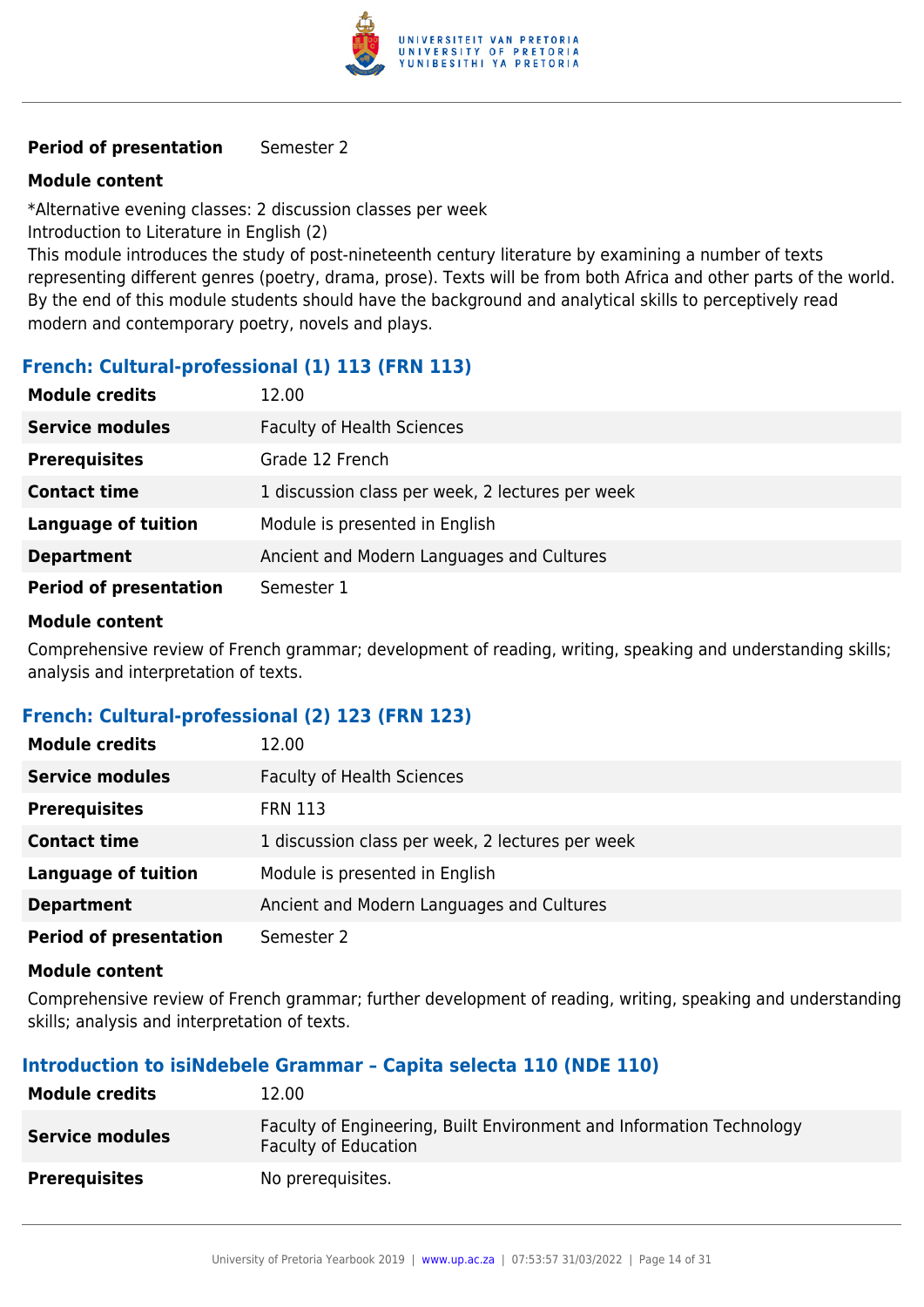

| <b>Contact time</b>           | 2 lectures per week               |
|-------------------------------|-----------------------------------|
| Language of tuition           | Module is presented in IsiNdebele |
| <b>Department</b>             | African Languages                 |
| <b>Period of presentation</b> | Semester 1                        |

For speakers of isiNdebele as home language or first or second additional language.

Aspects of the grammar of isiNdebele such as an introduction to the word categories; an introduction to the structure, meaning and use of the noun, the adjective, the relative, the possessive; the verb; writing and spelling rules; dictionaries and dictionary use; grammatical analysis.

#### **Introduction to Sepedi grammar - Capita Selecta 111 (SEP 111)**

| <b>Module credits</b>         | 12.00                                                                                               |
|-------------------------------|-----------------------------------------------------------------------------------------------------|
| <b>Service modules</b>        | Faculty of Engineering, Built Environment and Information Technology<br><b>Faculty of Education</b> |
| <b>Prerequisites</b>          | No prerequisites.                                                                                   |
| <b>Contact time</b>           | 2 lectures per week                                                                                 |
| <b>Language of tuition</b>    | Module is presented in Sepedi                                                                       |
| <b>Department</b>             | African Languages                                                                                   |
| <b>Period of presentation</b> | Semester 1                                                                                          |

#### **Module content**

\*For speakers of Sepedi as home language or first or second additional language.

Aspects of the grammar of Sepedi such as an introduction to the word categories; an introduction to the structure, meaning and use of the noun, the adjective, the relative, the possessive; the verb; writing and spelling rules; dictionaries and dictionary use; grammatical analysis.

#### **Introduction to isiZulu grammar – Capita selecta 111 (ZUL 111)**

| <b>Module credits</b>         | 12.00                                                                                               |
|-------------------------------|-----------------------------------------------------------------------------------------------------|
| <b>Service modules</b>        | Faculty of Engineering, Built Environment and Information Technology<br><b>Faculty of Education</b> |
| <b>Prerequisites</b>          | No prerequisites.                                                                                   |
| <b>Contact time</b>           | 2 lectures per week                                                                                 |
| <b>Language of tuition</b>    | Module is presented in isiZulu                                                                      |
| <b>Department</b>             | African Languages                                                                                   |
| <b>Period of presentation</b> | Semester 1                                                                                          |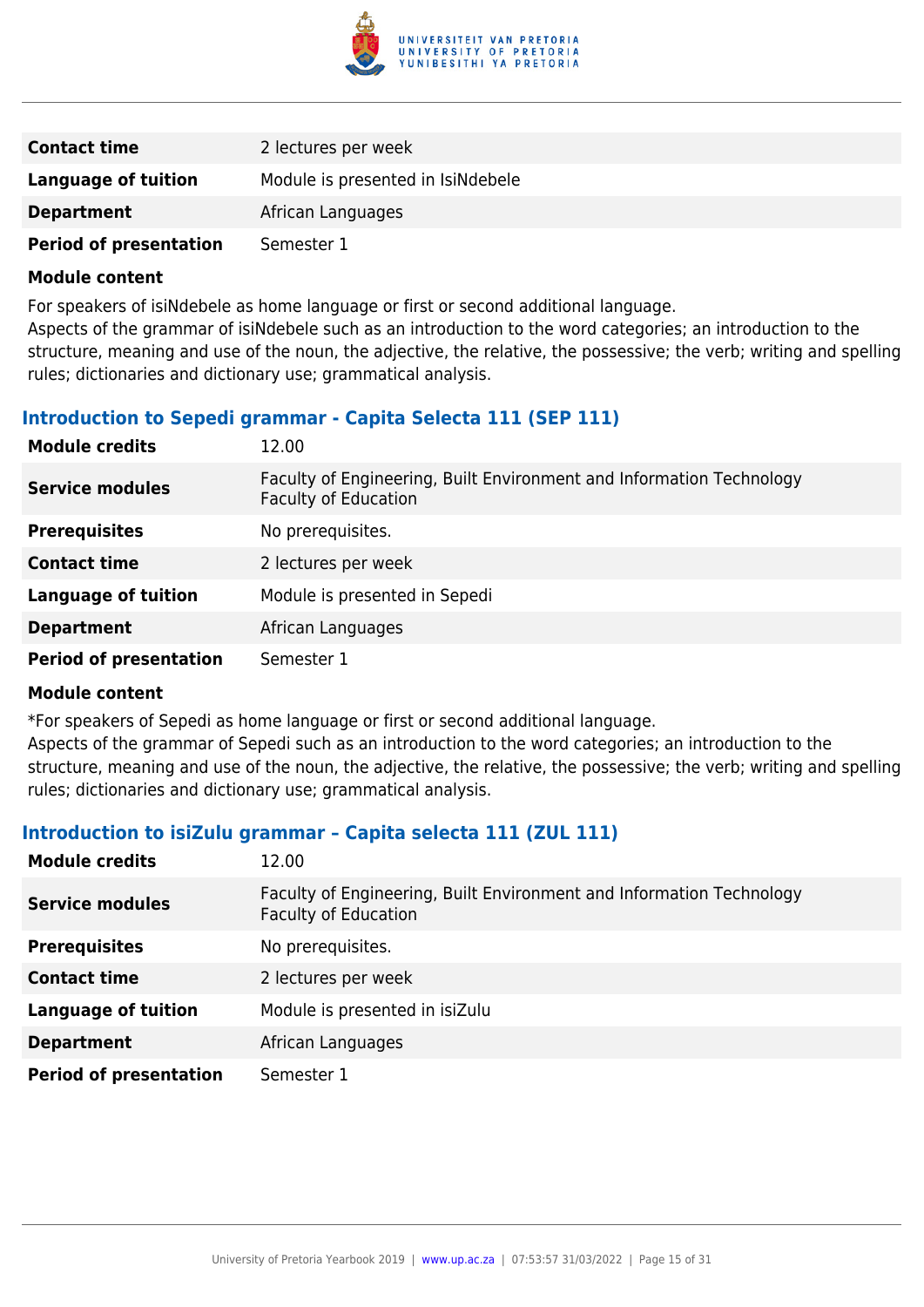

\*For speakers of isiZulu as home language or first or second additional language.

Aspects of the grammar of isiZulu such as an introduction to the word categories; an introduction to the structure, meaning and use of the noun, the adjective, the relative, the possessive; the verb; writing and spelling rules; dictionaries and dictionary use; grammatical analysis.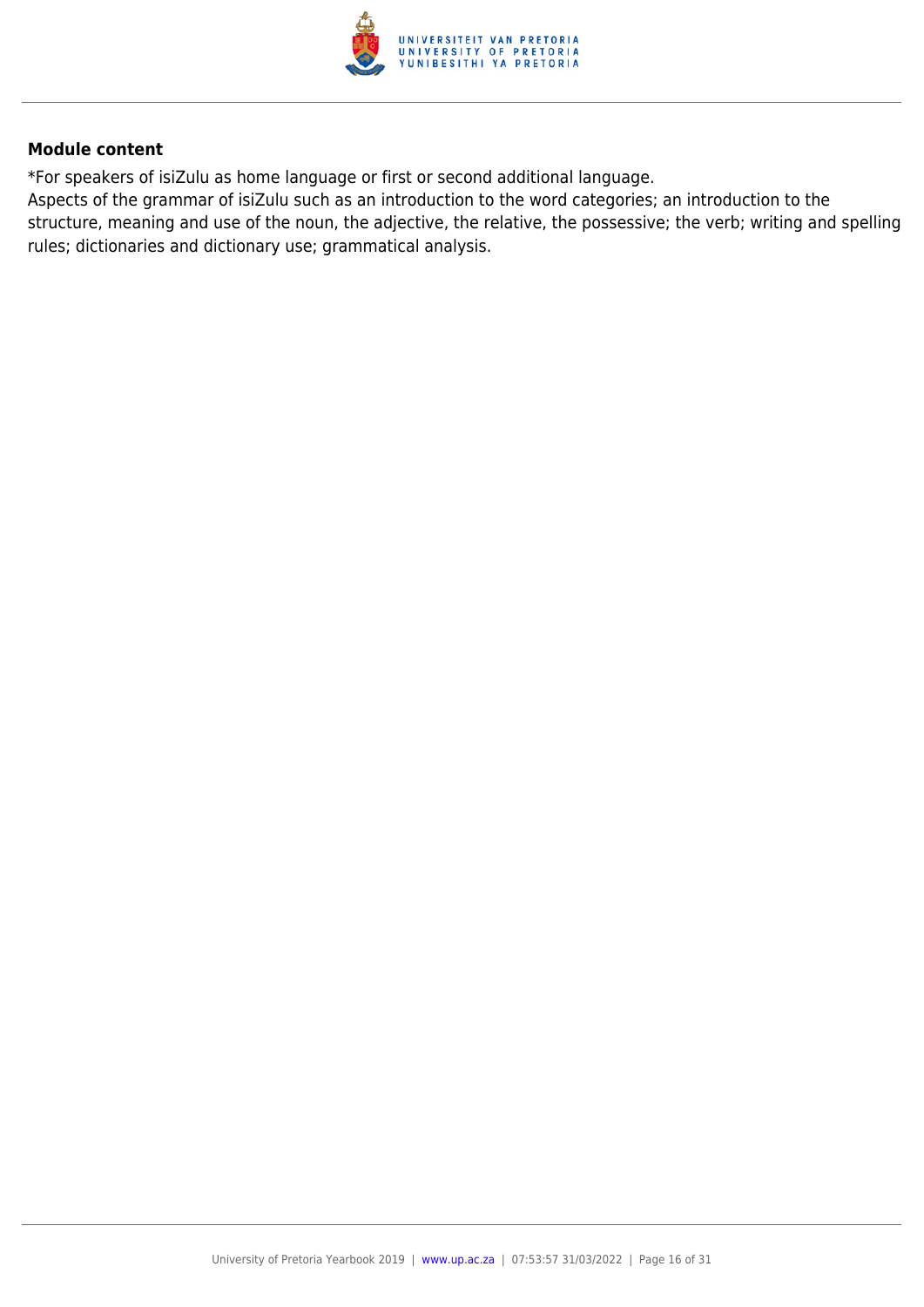

# Curriculum: Year 2

**Minimum credits: 128**

## **Fundamental modules**

## **Community-based project 202 (JCP 202)**

| <b>Module credits</b>         | 8.00                                               |
|-------------------------------|----------------------------------------------------|
| <b>Service modules</b>        | <b>Faculty of Economic and Management Sciences</b> |
| <b>Prerequisites</b>          | No prerequisites.                                  |
| <b>Contact time</b>           | 1 other contact session per week                   |
| <b>Language of tuition</b>    | Separate classes for Afrikaans and English         |
| <b>Department</b>             | Informatics                                        |
| <b>Period of presentation</b> | Year                                               |

#### **Module content**

This project-orientated module is a form of applied learning which is directed at specific community needs and is integrated into all undergraduate academic programmes offered by the Faculty of Engineering, Built Environment and Information Technology.

The main objectives with the module are as follows:

(1) The execution of a community-related project aimed at achieving a beneficial impact on a chosen section of society, preferably but not exclusively, by engagement with a section of society which is different from the student's own background.

(2) The development of an awareness of personal, social and cultural values, an attitude to be of service, and an understanding of social issues, for the purpose of being a responsible professional.

(3) The development of important multidisciplinary and life skills, such as communication, interpersonal and leadership skills.

Assessment in this module will include all or most of the following components: evaluation and approval of the project proposal, assessment of oral and/or written progress reports, peer assessment in the event of team projects, written report-back by those at which the project was aimed at, and final assessment on grounds of the submission of a portfolio and a written report.

## **Core modules**

#### **Information science 240 (INL 240)**

| <b>Module credits</b>         | 20.00                                      |
|-------------------------------|--------------------------------------------|
| <b>Service modules</b>        | <b>Faculty of Humanities</b>               |
| <b>Prerequisites</b>          | No prerequisites.                          |
| <b>Contact time</b>           | 3 practicals per week, 3 lectures per week |
| <b>Language of tuition</b>    | Separate classes for Afrikaans and English |
| <b>Department</b>             | <b>Information Science</b>                 |
| <b>Period of presentation</b> | Semester 1                                 |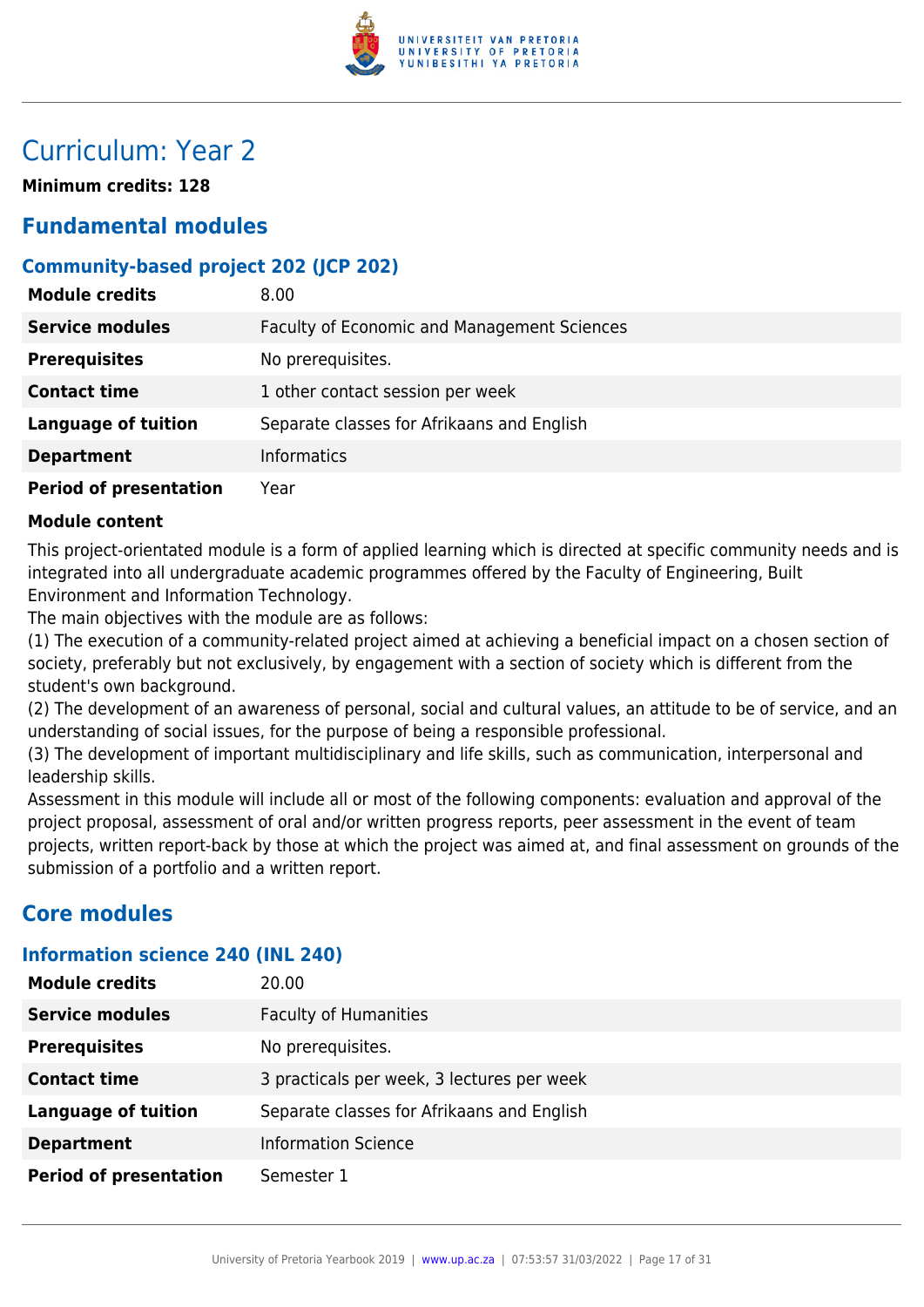

Social and ethical impact. This module examines moral and legal regulation practices related to information in print and digital environments. Different ethical theories are identified and applied to privacy, access to information, information poverty and censorship. The interpretation and enforcement of rules and regulations are discussed.

## **Publishing 210 (PUB 210)**

| <b>Module credits</b>         | 20.00                                      |
|-------------------------------|--------------------------------------------|
| <b>Prerequisites</b>          | No prerequisites.                          |
| <b>Contact time</b>           | 3 practicals per week, 3 lectures per week |
| <b>Language of tuition</b>    | Separate classes for Afrikaans and English |
| <b>Department</b>             | <b>Information Science</b>                 |
| <b>Period of presentation</b> | Semester 1                                 |

#### **Module content**

\*Closed - requires departmental selection.

Copy-editing. This module offers an introduction to copy-editing as a phase in the publishing process. Topics covered are the role of the copy-editor in the publishing value chain; the levels of editing; the responsibilities of the copy-editor towards the manuscript, the author and the publishing house; the responsibilities and skills of the proof-reader; typical problems in texts; proof-reading and copy-editing symbols and the mark-up of texts; as well as legal and ethical aspects of editing. Learners are also equipped with practical skills in proofreading and copy-editing both digital and print-based texts.

#### **Publishing 220 (PUB 220)**

| <b>Module credits</b>         | 20.00                                      |
|-------------------------------|--------------------------------------------|
| <b>Prerequisites</b>          | No prerequisites.                          |
| <b>Contact time</b>           | 3 lectures per week, 3 practicals per week |
| <b>Language of tuition</b>    | Module is presented in English             |
| <b>Department</b>             | <b>Information Science</b>                 |
| <b>Period of presentation</b> | Semester 2                                 |

#### **Module content**

\*Closed - requires departmental selection.

The Visual and Production Dimensions of Publishing. This module offers a theoretical positioning of graphic design, reproduction and printing within the publishing process, as well as practical applications thereof. The following topics are addressed in the theoretical positioning: graphic design practice; the historical development of the relationship between reproduction and printing innovations and graphic design styles; the use of visual elements in publications; the management role of the editor in this phase.

During the practical component learners are introduced to selected applications of DTP software and the practical aspects of the production phase.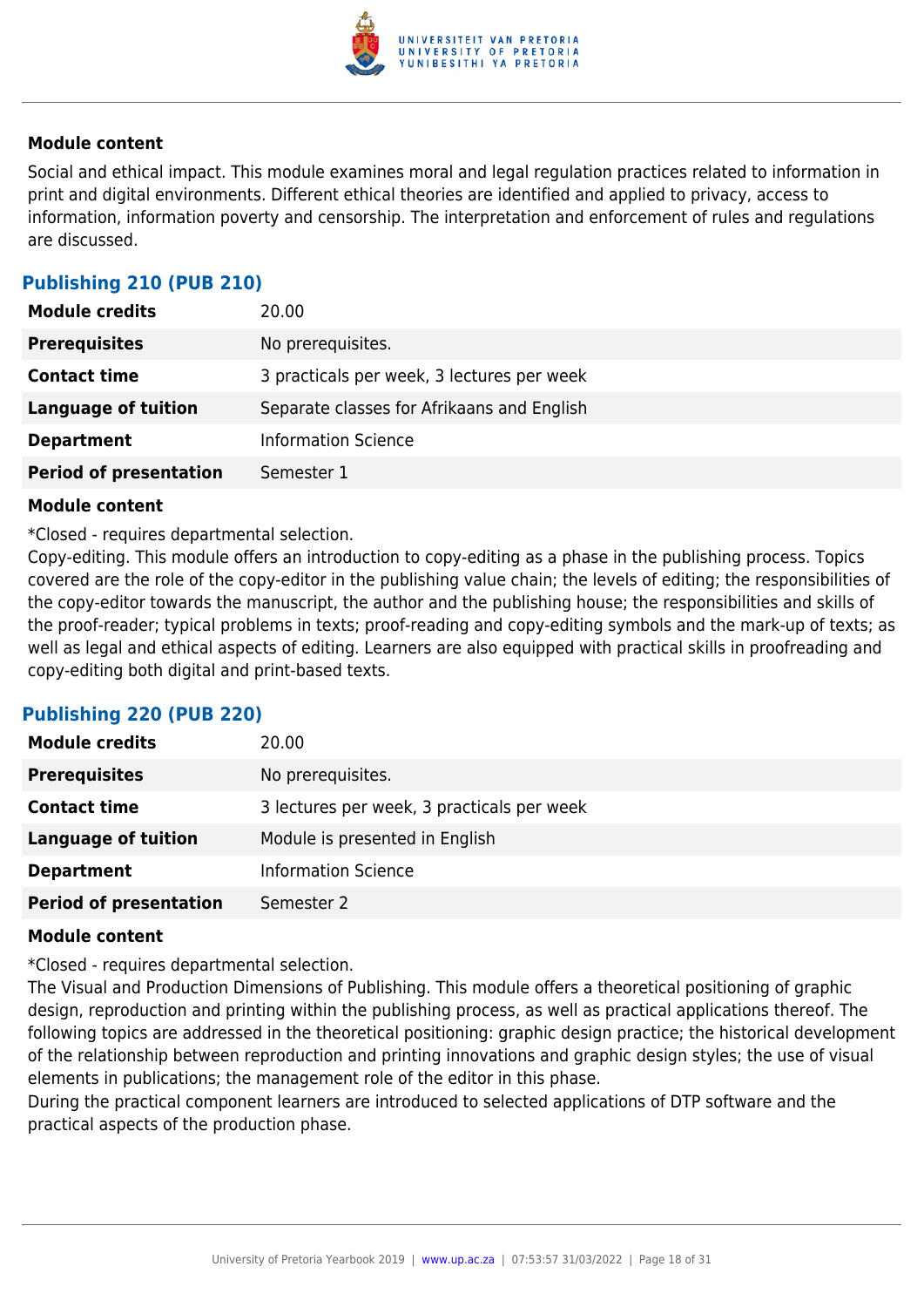

#### **Visual culture studies 211 (VKK 211)**

| <b>Module credits</b>         | 20.00                                                                |
|-------------------------------|----------------------------------------------------------------------|
| <b>Service modules</b>        | Faculty of Engineering, Built Environment and Information Technology |
| <b>Prerequisites</b>          | No prerequisites.                                                    |
| <b>Contact time</b>           | 1 discussion class per week, 2 lectures per week                     |
| <b>Language of tuition</b>    | Afrikaans and English are used in one class                          |
| <b>Department</b>             | <b>Visual Arts</b>                                                   |
| <b>Period of presentation</b> | Semester 1                                                           |

#### **Module content**

Gender, sexuality and visual representation

Introduction to the representation of sex, gender and sexuality in visual culture. Gender theory and terminology related to feminism, masculinity studies and *lbgtq* theory (lesbian, bisexual, gay, transgendered, queer) are unpacked. Themes and issues in gender and identity politics such as the male hero, the nude in late 19th century art, the femme fatale, hysteria, androgyny and transsexuality are dealt with. Sexuality and gender issues across a range of visual cultural such as soaps, sitcoms, artworks, advertisements, fashion, music videos and films are addressed.

## **Elective modules**

#### **Afrikaans 214 (AFR 214)**

| <b>Module credits</b>         | 20.00                                                                                               |
|-------------------------------|-----------------------------------------------------------------------------------------------------|
| <b>Service modules</b>        | Faculty of Engineering, Built Environment and Information Technology<br><b>Faculty of Education</b> |
| <b>Prerequisites</b>          | AFR 110 and AFR 120                                                                                 |
| <b>Contact time</b>           | 2 lectures per week, 2 discussion classes per week                                                  |
| <b>Language of tuition</b>    | Module is presented in Afrikaans                                                                    |
| <b>Department</b>             | Afrikaans                                                                                           |
| <b>Period of presentation</b> | Semester 1                                                                                          |

#### **Module content**

Taalkundekomponent: Morfologie, sintaksis, leksikologie en semantiek. Letterkundekomponent: Afrikaanse poësie

#### **Afrikaans 220 (AFR 220)**

| <b>Module credits</b>  | 20.00                                                                                               |
|------------------------|-----------------------------------------------------------------------------------------------------|
| <b>Service modules</b> | Faculty of Engineering, Built Environment and Information Technology<br><b>Faculty of Education</b> |
| <b>Prerequisites</b>   | AFR 110 and AFR 120                                                                                 |
| <b>Contact time</b>    | 2 lectures per week, 2 discussion classes per week                                                  |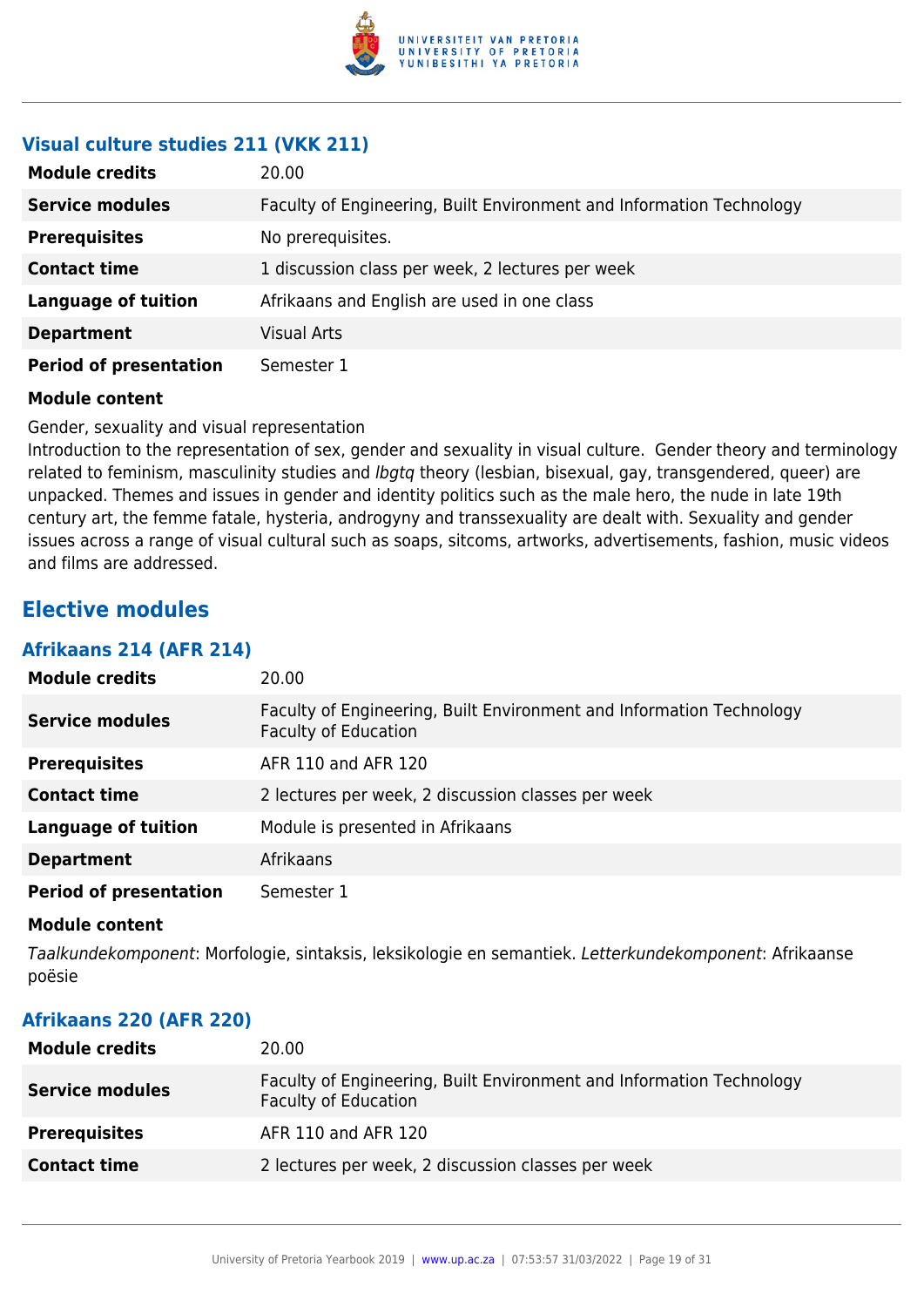

| Language of tuition           | Module is presented in Afrikaans |
|-------------------------------|----------------------------------|
| <b>Department</b>             | Afrikaans                        |
| <b>Period of presentation</b> | Semester 2                       |

Afrikaanse prosa Literatuurteorie en -kritiek

#### **African languages literature: Capita selecta 220 (AFT 220)**

| <b>Module credits</b>         | 20.00                                                                                               |
|-------------------------------|-----------------------------------------------------------------------------------------------------|
| <b>Service modules</b>        | Faculty of Engineering, Built Environment and Information Technology<br><b>Faculty of Education</b> |
| <b>Prerequisites</b>          | NDE 210/SEP 211/ZUL 211/STW 211                                                                     |
| <b>Contact time</b>           | 2 lectures per week                                                                                 |
| <b>Language of tuition</b>    | Module presented in English and African Language                                                    |
| <b>Department</b>             | African Languages                                                                                   |
| <b>Period of presentation</b> | Semester 2                                                                                          |

#### **Module content**

Aspects of the literature of isiNdebele/isiZulu/Sepedi/Setswana such as the continuation of the study of concepts such as text, topic, characters, events, time and place; the study of plot and style; the critical analysis of a novel/novelette.

#### **German: Intermediate (1) 211 (DTS 211)**

| <b>Module credits</b>         | 20.00                                                          |
|-------------------------------|----------------------------------------------------------------|
| <b>Prerequisites</b>          | DTS 104 or DTS 113 or DTS 123 (before 2011) or Grade 12 German |
| <b>Contact time</b>           | 1 lecture per week, 4 discussion classes per week              |
| <b>Language of tuition</b>    | Afrikaans and English are used in one class                    |
| <b>Department</b>             | Ancient and Modern Languages and Cultures                      |
| <b>Period of presentation</b> | Semester 1                                                     |

#### **Module content**

This module focuses on the further development of communication skills with special emphasis on the receptive activities of the language, namely listening and reading. Careful attention is given to critical aspects of German grammar. Short fictional and non-fictional texts are used for comprehension as well as for demonstrating cultural aspects of the German-speaking countries. This module complies with the requirements for level B1.1 set by the "Common European Framework of Reference for Languages".

#### **German: Intermediate (2) 221 (DTS 221)**

| <b>Module credits</b> | 20.00          |
|-----------------------|----------------|
| <b>Prerequisites</b>  | <b>DTS 211</b> |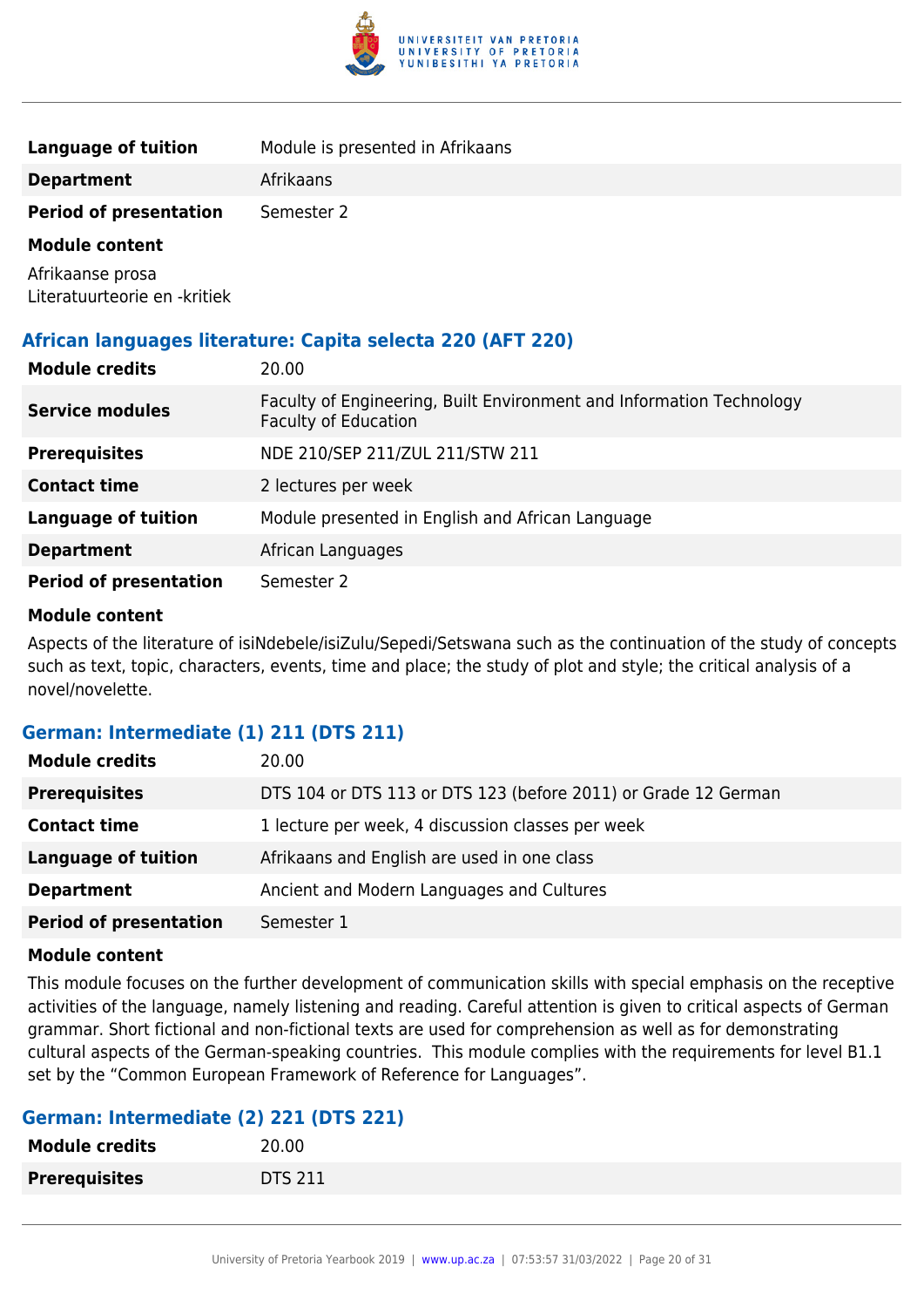

| <b>Contact time</b>           | 4 discussion classes per week, 1 lecture per week |
|-------------------------------|---------------------------------------------------|
| Language of tuition           | Afrikaans and English are used in one class       |
| <b>Department</b>             | Ancient and Modern Languages and Cultures         |
| <b>Period of presentation</b> | Semester 2                                        |

This module continues with the development of communicative skills of the language. Special attention is given to the comprehension of non-fictional and literary written texts, spoken and audio-visual inputs, as well as the application of knowledge of German grammar in oral and written production. This module complies with the requirements for level B1.2 set by the "Common European Framework of Reference for Languages".

#### **Modern English literature and English studies 210 (ENG 210)**

| <b>Module credits</b>         | 20.00                                                                                               |
|-------------------------------|-----------------------------------------------------------------------------------------------------|
| <b>Service modules</b>        | Faculty of Engineering, Built Environment and Information Technology<br><b>Faculty of Education</b> |
| <b>Prerequisites</b>          | ENG 110, ENG 120                                                                                    |
| <b>Contact time</b>           | 2 discussion classes per week, 2 lectures per week                                                  |
| <b>Language of tuition</b>    | Module is presented in English                                                                      |
| <b>Department</b>             | English                                                                                             |
| <b>Period of presentation</b> | Semester 1                                                                                          |

#### **Module content**

\*Alternative evening classes - 3 discussion classes per week Modern English literature and English language studies This module focuses on post-nineteenth century literature in English as well as on historical and theoretical aspects of the English language.

#### **English 220 (ENG 220)**

| <b>Module credits</b>         | 20.00                                                                                               |
|-------------------------------|-----------------------------------------------------------------------------------------------------|
| <b>Service modules</b>        | Faculty of Engineering, Built Environment and Information Technology<br><b>Faculty of Education</b> |
| <b>Prerequisites</b>          | ENG 110, ENG 120                                                                                    |
| <b>Contact time</b>           | 2 lectures per week, 2 discussion classes per week                                                  |
| <b>Language of tuition</b>    | Module is presented in English                                                                      |
| <b>Department</b>             | English                                                                                             |
| <b>Period of presentation</b> | Semester 2                                                                                          |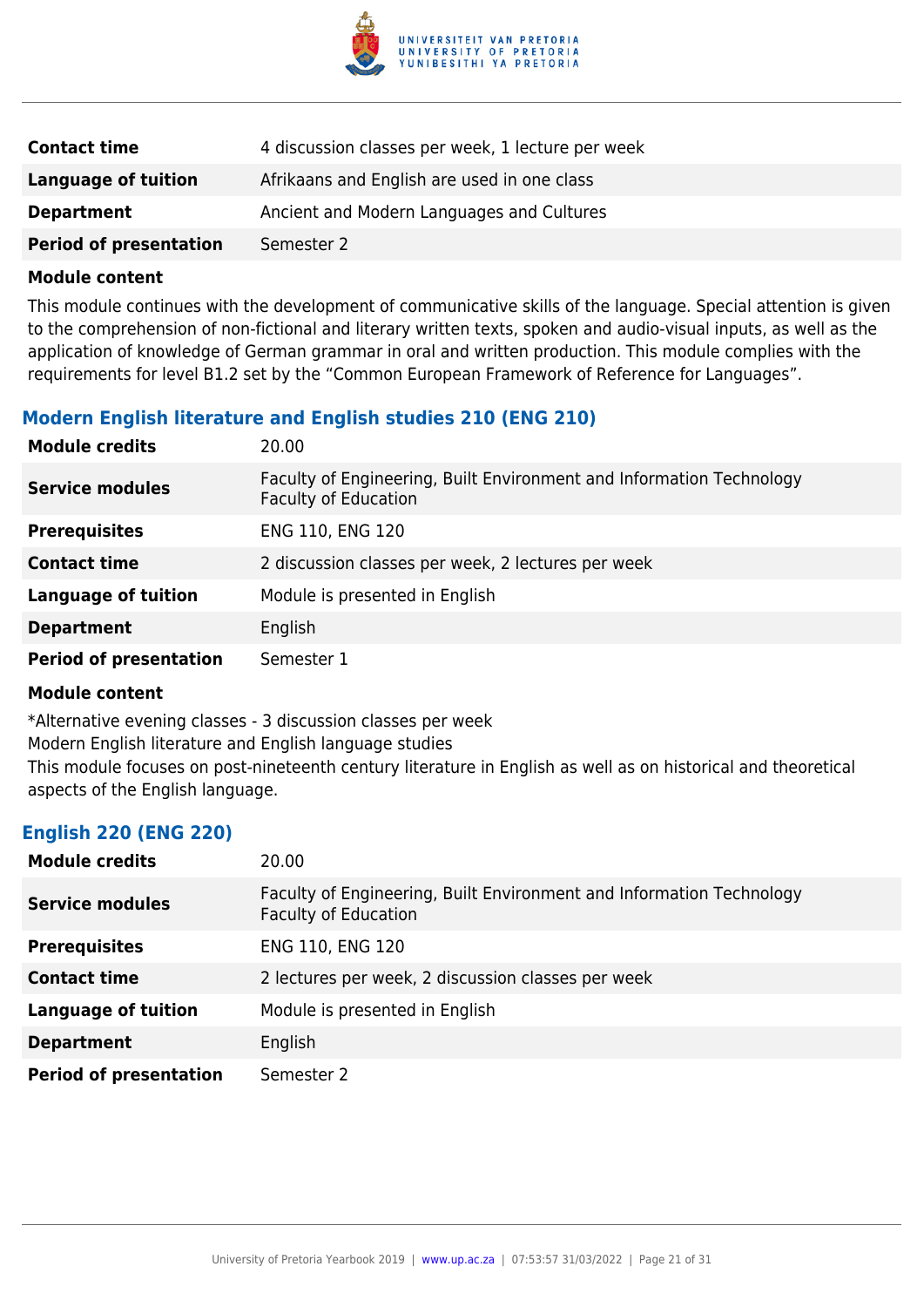

\*Alternative evening classes - 3 discussion classes per week Twentieth-century, postcolonial and contemporary literature This module focuses on post-nineteenth century literature in English. Various genres are covered and particular attention is given to postcolonial writing.

#### **French: Intermediate (1) 211 (FRN 211)**

| <b>Module credits</b>         | 20.00                                             |
|-------------------------------|---------------------------------------------------|
| <b>Prerequisites</b>          | FRN 104 or FRN 123                                |
| <b>Contact time</b>           | 4 discussion classes per week, 1 lecture per week |
| <b>Language of tuition</b>    | Afrikaans and English are used in one class       |
| <b>Department</b>             | Ancient and Modern Languages and Cultures         |
| <b>Period of presentation</b> | Semester 1                                        |

#### **Module content**

This module focuses on the further development of communication skills with special emphasis on the receptive activities of the language, namely listening and reading. Careful attention is given to critical aspects of French grammar. Short fictional and non-fictional texts are used for comprehension as well as for demonstrating cultural aspects of the French-speaking countries. This module complies with the requirements for level B1.1 set by the "Common European Framework of Reference for Languages".

#### **French: Intermediate (2) 221 (FRN 221)**

| <b>Module credits</b>         | 20.00                                             |
|-------------------------------|---------------------------------------------------|
| <b>Prerequisites</b>          | <b>FRN 211</b>                                    |
| <b>Contact time</b>           | 4 discussion classes per week, 1 lecture per week |
| Language of tuition           | Afrikaans and English are used in one class       |
| <b>Department</b>             | Ancient and Modern Languages and Cultures         |
| <b>Period of presentation</b> | Semester 2                                        |

#### **Module content**

This module continues with the development of communicative skills of the language. Special attention is given to the comprehension of non-fictional and literary written texts, spoken and audio-visual inputs, as well as the application of knowledge of French grammar in oral and written production. This module complies with the requirements for level B1.2 set by the "Common European Framework of Reference for Languages".

#### **isiNdebele 210 (NDE 210)**

| <b>Module credits</b>  | 20.00                                                                                        |
|------------------------|----------------------------------------------------------------------------------------------|
| <b>Service modules</b> | Faculty of Engineering, Built Environment and Information Technology<br>Faculty of Education |
| <b>Prerequisites</b>   | AFT 121 and NDE 110                                                                          |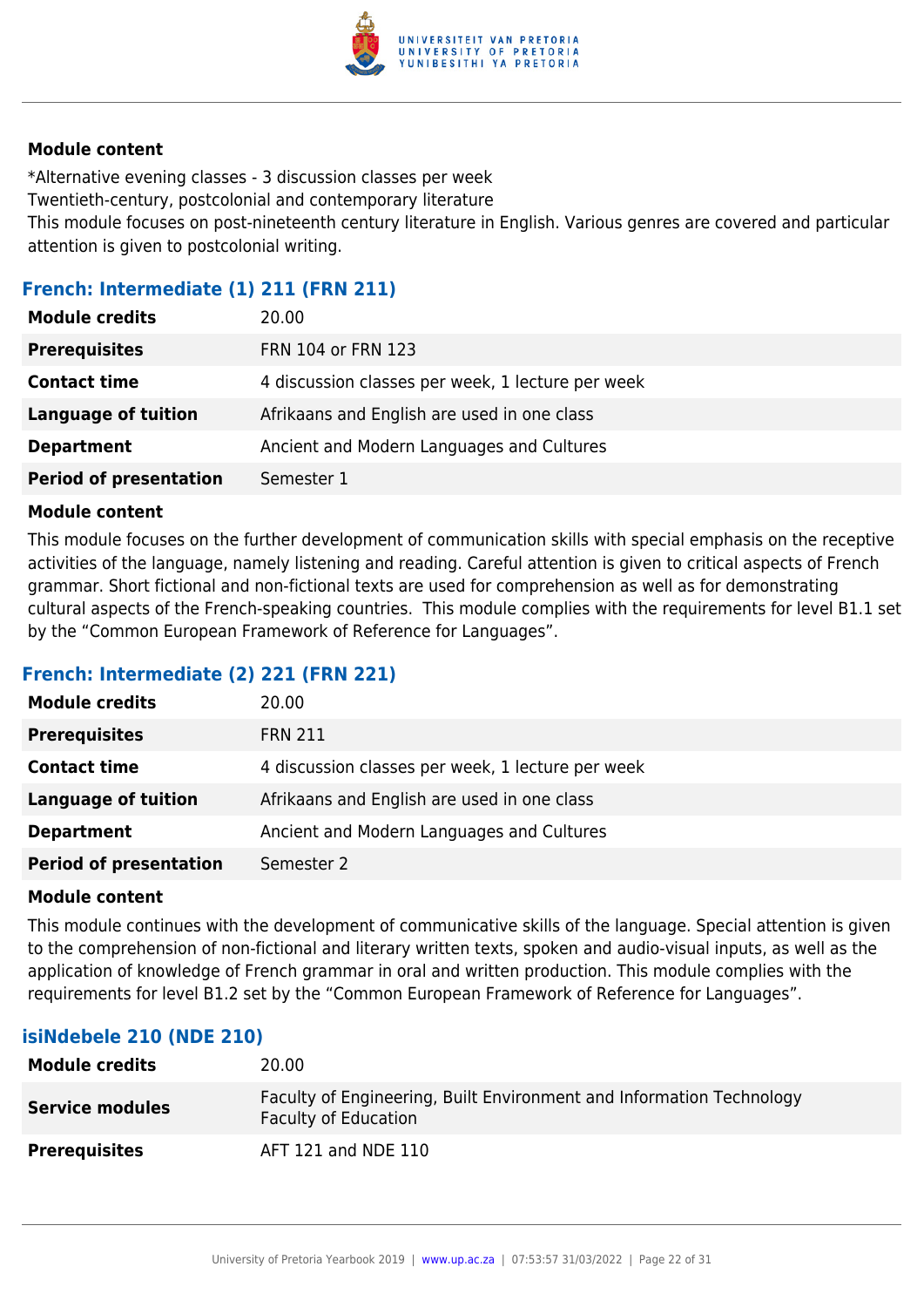

| <b>Contact time</b>           | 2 lectures per week               |
|-------------------------------|-----------------------------------|
| Language of tuition           | Module is presented in IsiNdebele |
| <b>Department</b>             | African Languages                 |
| <b>Period of presentation</b> | Semester 1                        |

Aspects of the grammar of isiNdebele such as a continuation of the study of the word categories; grammatical analysis; the structure, meaning and use of the pronoun and the enumerative; an introduction to isiNdebele speech sounds/phonetics.

#### **Sepedi grammar – Capita selecta 211 (SEP 211)**

| <b>Module credits</b>         | 20.00                                                                                               |
|-------------------------------|-----------------------------------------------------------------------------------------------------|
| <b>Service modules</b>        | Faculty of Engineering, Built Environment and Information Technology<br><b>Faculty of Education</b> |
| <b>Prerequisites</b>          | SEP 111, AFT 121                                                                                    |
| <b>Contact time</b>           | 2 lectures per week                                                                                 |
| <b>Language of tuition</b>    | Module is presented in Sepedi                                                                       |
| <b>Department</b>             | African Languages                                                                                   |
| <b>Period of presentation</b> | Semester 1                                                                                          |

#### **Module content**

Aspects of the grammar of Sepedi such as a continuation of the study of the word categories; grammatical analysis; the structure, meaning and use of the pronoun and the enumerative; an introduction to Sepedi speech sounds/phonetics.

#### **IsiZulu grammar – Capita selecta 211 (ZUL 211)**

| <b>Module credits</b>         | 20.00                                                                                               |
|-------------------------------|-----------------------------------------------------------------------------------------------------|
| <b>Service modules</b>        | Faculty of Engineering, Built Environment and Information Technology<br><b>Faculty of Education</b> |
| <b>Prerequisites</b>          | ZUL 111, AFT 121                                                                                    |
| <b>Contact time</b>           | 2 lectures per week                                                                                 |
| <b>Language of tuition</b>    | Module is presented in isiZulu                                                                      |
| <b>Department</b>             | African Languages                                                                                   |
| <b>Period of presentation</b> | Semester 1                                                                                          |

#### **Module content**

Aspects of the grammar of isiZulu such as a continuation of the study of the word categories; grammatical analysis; the structure, meaning and use of the pronoun and the enumerative; an introduction to isiZulu speech sounds/phonetics.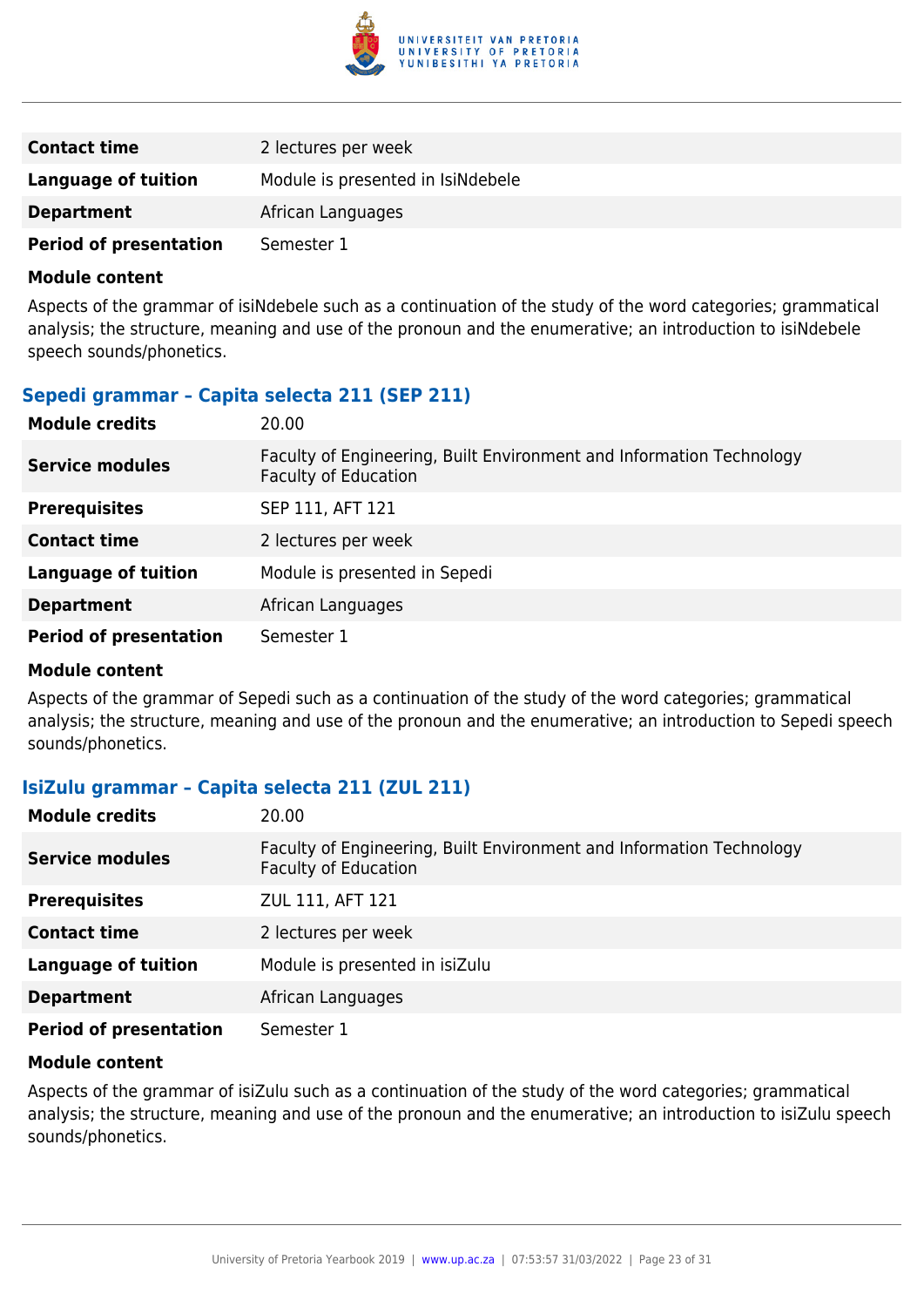

# Curriculum: Final year

**Minimum credits: 150**

## **Core modules**

#### **Publishing 310 (PUB 310)**

| <b>Module credits</b>         | 30.00                                      |
|-------------------------------|--------------------------------------------|
| <b>Prerequisites</b>          | No prerequisites.                          |
| <b>Contact time</b>           | 3 lectures per week, 3 practicals per week |
| Language of tuition           | Module is presented in English             |
| <b>Department</b>             | <b>Information Science</b>                 |
| <b>Period of presentation</b> | Semester 1                                 |

#### **Module content**

\*Closed - requires departmental selection.

Publishing in the Digital Environment. The first part of this module focuses on the study of publications in the digital environment. Differences between paper-based and digital texts are studied. Publication formats in the digital arena are discussed by focusing on topics such as multimedia, hyper fiction, e-books, etc., as well as distribution channels such as intranets and portals. The influence of the digital environment on publications and publication processes is the main focus of the second part, focusing on understanding the nature and management of the e-publishing environment and digital publishing technologies such as HTML, SGML, XML and PDF.

#### **Publishing 311 (PUB 311)**

| <b>Module credits</b>         | 30.00                                      |
|-------------------------------|--------------------------------------------|
| <b>Prerequisites</b>          | No prerequisites.                          |
| <b>Contact time</b>           | 3 practicals per week, 3 lectures per week |
| Language of tuition           | Module is presented in English             |
| <b>Department</b>             | <b>Information Science</b>                 |
| <b>Period of presentation</b> | Semester 1                                 |

#### **Module content**

\*Closed - requires department selection.

Commissioning. This module offers an introduction to the commissioning phase of the book publishing process. The process of manuscript commissioning is studied within the dual contexts of the South African publishing environment and the internal environment of the publishing house.

Topics covered include: market research; list building; the management of both the manuscript development and production phases; costing a project; scheduling and contracts. Learners demonstrate their understanding of commissioning through case studies, role-plays and the creation of a manuscript proposal.

#### **Publishing 320 (PUB 320)**

**Module credits** 30.00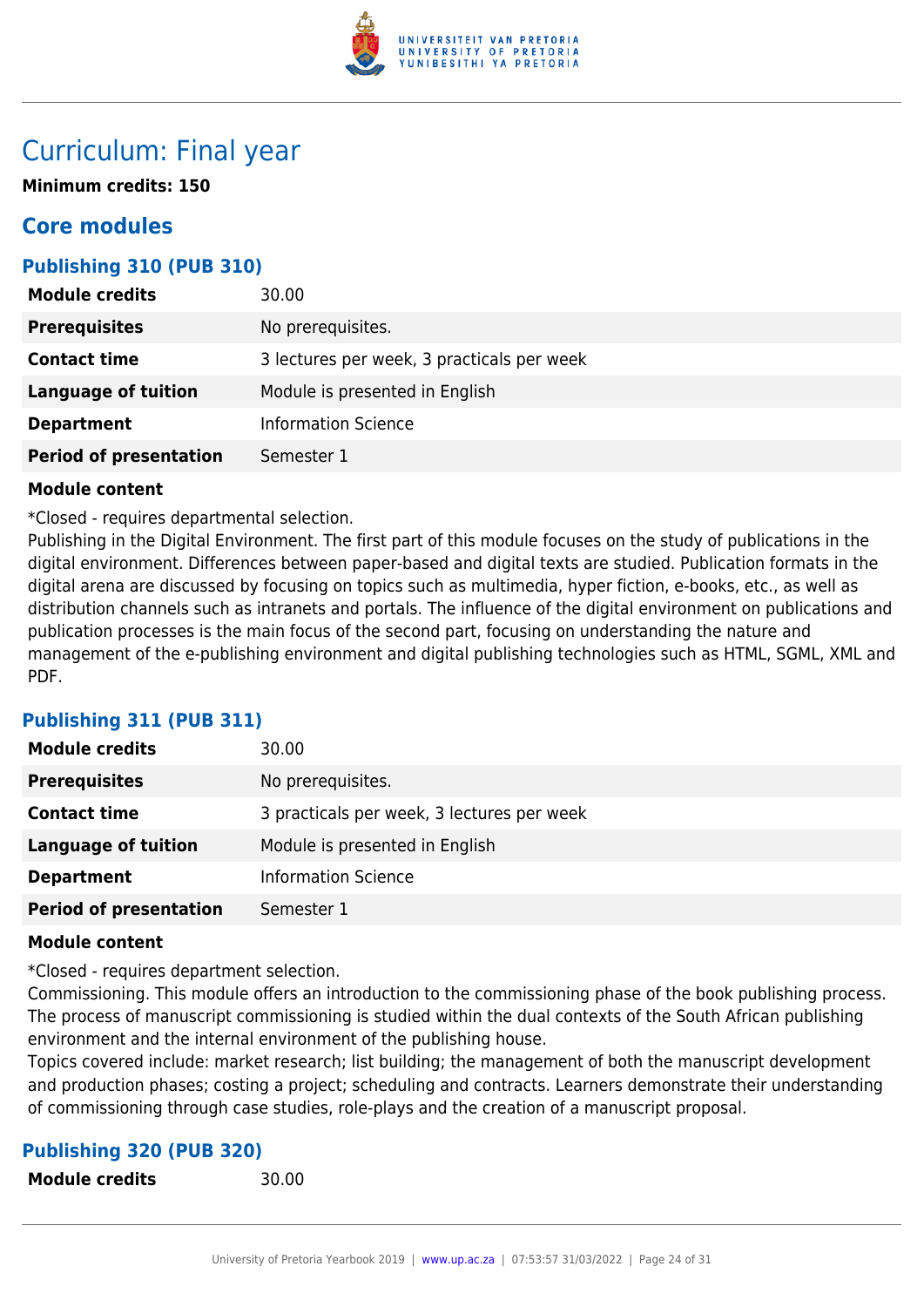

| <b>Prerequisites</b>          | No prerequisites.                          |
|-------------------------------|--------------------------------------------|
| <b>Contact time</b>           | 3 lectures per week, 3 practicals per week |
| Language of tuition           | Module is presented in English             |
| <b>Department</b>             | <b>Information Science</b>                 |
| <b>Period of presentation</b> | Semester 2                                 |

\*Closed – requires departmental selection.

Management in the Publishing Environment. This module offers an introduction to publishing as a business. Topics covered include business models in the publishing industry, the organisational structures of publishing houses, and the application of marketing in a publishing context.

#### **Publishing 321 (PUB 321)**

| <b>Module credits</b>         | 30.00                                      |
|-------------------------------|--------------------------------------------|
| <b>Prerequisites</b>          | No prerequisites.                          |
| <b>Contact time</b>           | 3 lectures per week, 3 practicals per week |
| Language of tuition           | Module is presented in English             |
| <b>Department</b>             | <b>Information Science</b>                 |
| <b>Period of presentation</b> | Semester 2                                 |

#### **Module content**

\*Closed - requires department selection.

Publishing in the Magazine and Corporate Environment. This module offers an introduction to the publishing value chain as applied to magazines and corporate publications; the magazine and corporate publishing environment (including kinds of magazines and corporate publications, readership, market segmentation); commissioning writing for magazines and corporate publications; production processes; sales and marketing; and distribution.

## **Elective modules**

#### **Afrikaans 311 (AFR 311)**

| <b>Module credits</b>         | 30.00                                                                                               |
|-------------------------------|-----------------------------------------------------------------------------------------------------|
| <b>Service modules</b>        | Faculty of Engineering, Built Environment and Information Technology<br><b>Faculty of Education</b> |
| <b>Prerequisites</b>          | AFR 214 and AFR 220                                                                                 |
| <b>Contact time</b>           | 2 lectures per week, 2 discussion classes per week                                                  |
| <b>Language of tuition</b>    | Module is presented in Afrikaans                                                                    |
| <b>Department</b>             | Afrikaans                                                                                           |
| <b>Period of presentation</b> | Semester 1                                                                                          |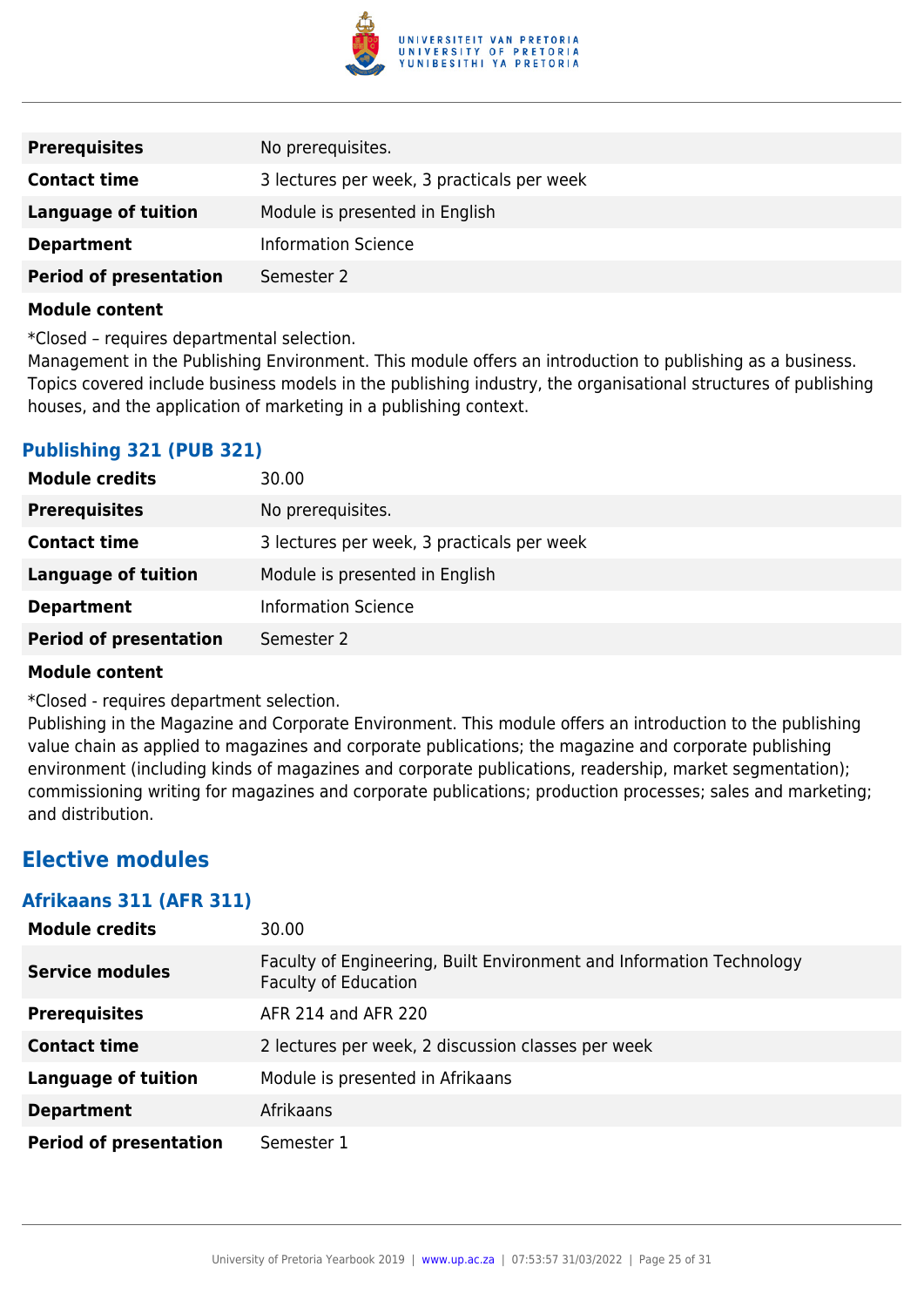

Taalkundekomponent Capita selecta uit die Afrikaanse taalkunde Letterkundekomponent Afrikaanse prosa

## **Afrikaans 321 (AFR 321)**

| <b>Module credits</b>         | 30.00                                                                                               |
|-------------------------------|-----------------------------------------------------------------------------------------------------|
| <b>Service modules</b>        | Faculty of Engineering, Built Environment and Information Technology<br><b>Faculty of Education</b> |
| <b>Prerequisites</b>          | AFR 214 and AFR 220                                                                                 |
| <b>Contact time</b>           | 2 lectures per week, 2 discussion classes per week                                                  |
| <b>Language of tuition</b>    | Module is presented in Afrikaans                                                                    |
| <b>Department</b>             | Afrikaans                                                                                           |
| <b>Period of presentation</b> | Semester 2                                                                                          |
|                               |                                                                                                     |

#### **Module content**

Afrikaanse poësie

'n Keuse uit eietydse Nederlandstalige literatuur; analitiese teksondersoeke met aandag aan agtergrond- en resepsieaangeleenthede.

Die Afrikaanse drama word binne die breër konteks van die Afrikaanse letterkunde geplaas.

#### **African languages literature: Capita selecta 320 (AFT 320)**

| <b>Module credits</b>         | 30.00                                                                                               |
|-------------------------------|-----------------------------------------------------------------------------------------------------|
| <b>Service modules</b>        | Faculty of Engineering, Built Environment and Information Technology<br><b>Faculty of Education</b> |
| <b>Prerequisites</b>          | NDE 310/SEP 310/ZUL 310/STW 310                                                                     |
| <b>Contact time</b>           | 1 discussion class per week, 2 lectures per week                                                    |
| <b>Language of tuition</b>    | Afrikaans and English are used in one class                                                         |
| <b>Department</b>             | African Languages                                                                                   |
| <b>Period of presentation</b> | Semester 2                                                                                          |

#### **Module content**

Aspects of the literature of isiNdebele/isiZulu/Sepedi/Setswana such as the critical analysis of a dramatic work and poetry (selected poems).

#### **German: Cultural-professional (7) 361 (DTS 361)**

| <b>Module credits</b> | 15.00                                |
|-----------------------|--------------------------------------|
| <b>Prerequisites</b>  | DTS 221 or DTS 261, 262, 263 and 264 |
| <b>Contact time</b>   | 2 discussion classes per week        |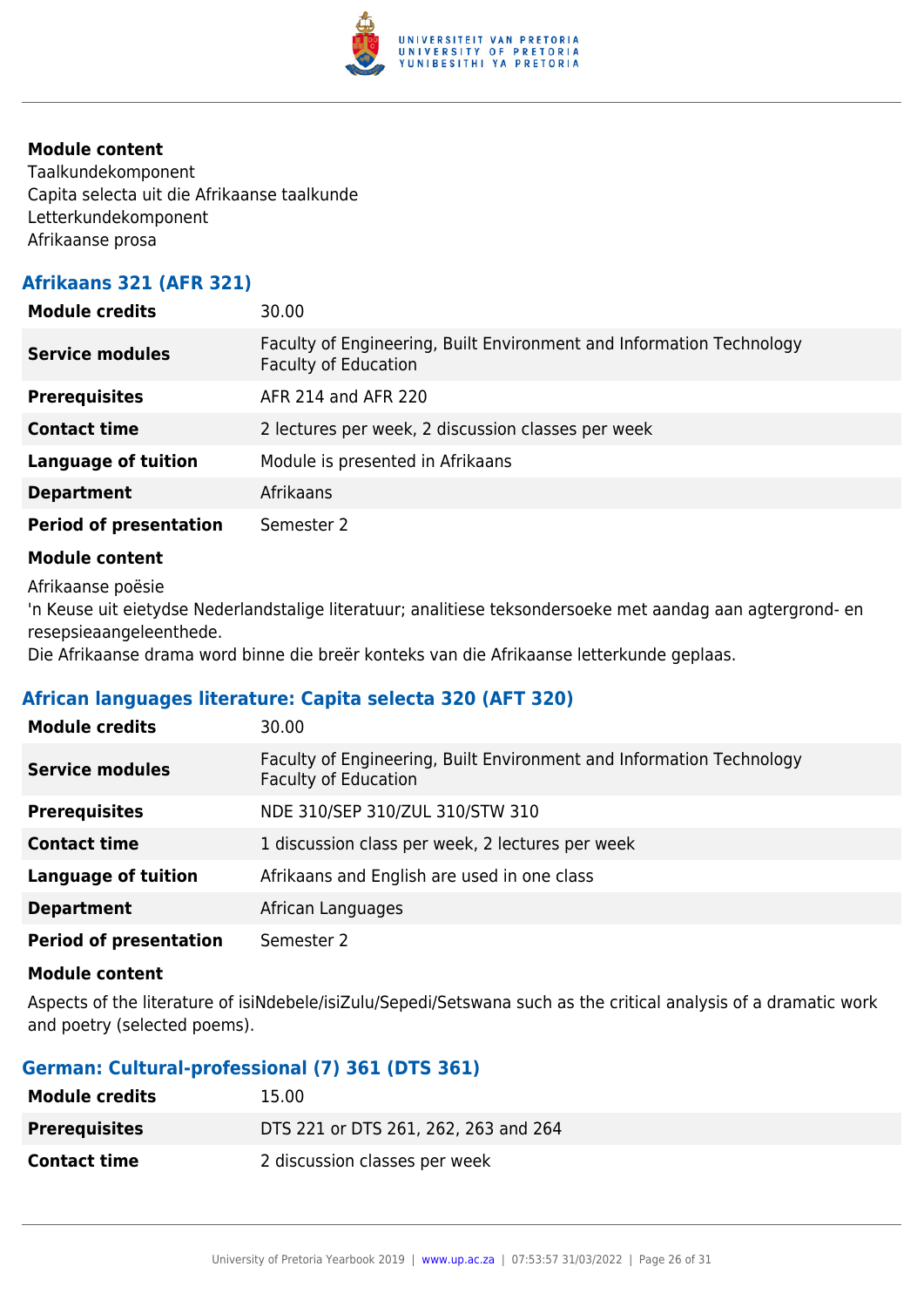

| <b>Language of tuition</b>    | Afrikaans and English are used in one class |
|-------------------------------|---------------------------------------------|
| <b>Department</b>             | Ancient and Modern Languages and Cultures   |
| <b>Period of presentation</b> | Semester 1                                  |

Introduction to German linguistics. This module complies with the requirements for level B2.1 set by the "Common European Framework of Reference for Languages".

#### **German: Cultural-professional (8) 362 (DTS 362)**

| <b>Module credits</b>         | 15.00                                             |
|-------------------------------|---------------------------------------------------|
| <b>Prerequisites</b>          | DTS 221 or DTS 261, 262, 263 and 264              |
| <b>Contact time</b>           | 2 discussion classes per week, 1 lecture per week |
| <b>Language of tuition</b>    | Afrikaans and English are used in one class       |
| <b>Department</b>             | Ancient and Modern Languages and Cultures         |
| <b>Period of presentation</b> | Semester 1                                        |
| <b>Adaminia</b> agustant      |                                                   |

#### **Module content**

Analysis, interpretation and appropriation of relevant texts from different disciplines. This module complies with the requirements for level B2.1 set by the "Common European Framework of Reference for Languages".

#### **German: Cultural-professional (9) 363 (DTS 363)**

| <b>Module credits</b>         | 15.00                                       |
|-------------------------------|---------------------------------------------|
| <b>Prerequisites</b>          | <b>DTS 361</b>                              |
| <b>Contact time</b>           | 2 discussion classes per week               |
| Language of tuition           | Afrikaans and English are used in one class |
| <b>Department</b>             | Ancient and Modern Languages and Cultures   |
| <b>Period of presentation</b> | Semester 2                                  |

#### **Module content**

Principles of textual grammar of the German language. This module complies with the requirements for level B2.2 set by the "Common European Framework of Reference for Languages".

#### **German: Cultural-professional (10) 364 (DTS 364)**

| <b>Module credits</b>         | 15.00                                             |
|-------------------------------|---------------------------------------------------|
| <b>Prerequisites</b>          | <b>DTS 362</b>                                    |
| <b>Contact time</b>           | 2 discussion classes per week, 1 lecture per week |
| <b>Language of tuition</b>    | Afrikaans and English are used in one class       |
| <b>Department</b>             | Ancient and Modern Languages and Cultures         |
| <b>Period of presentation</b> | Semester 2                                        |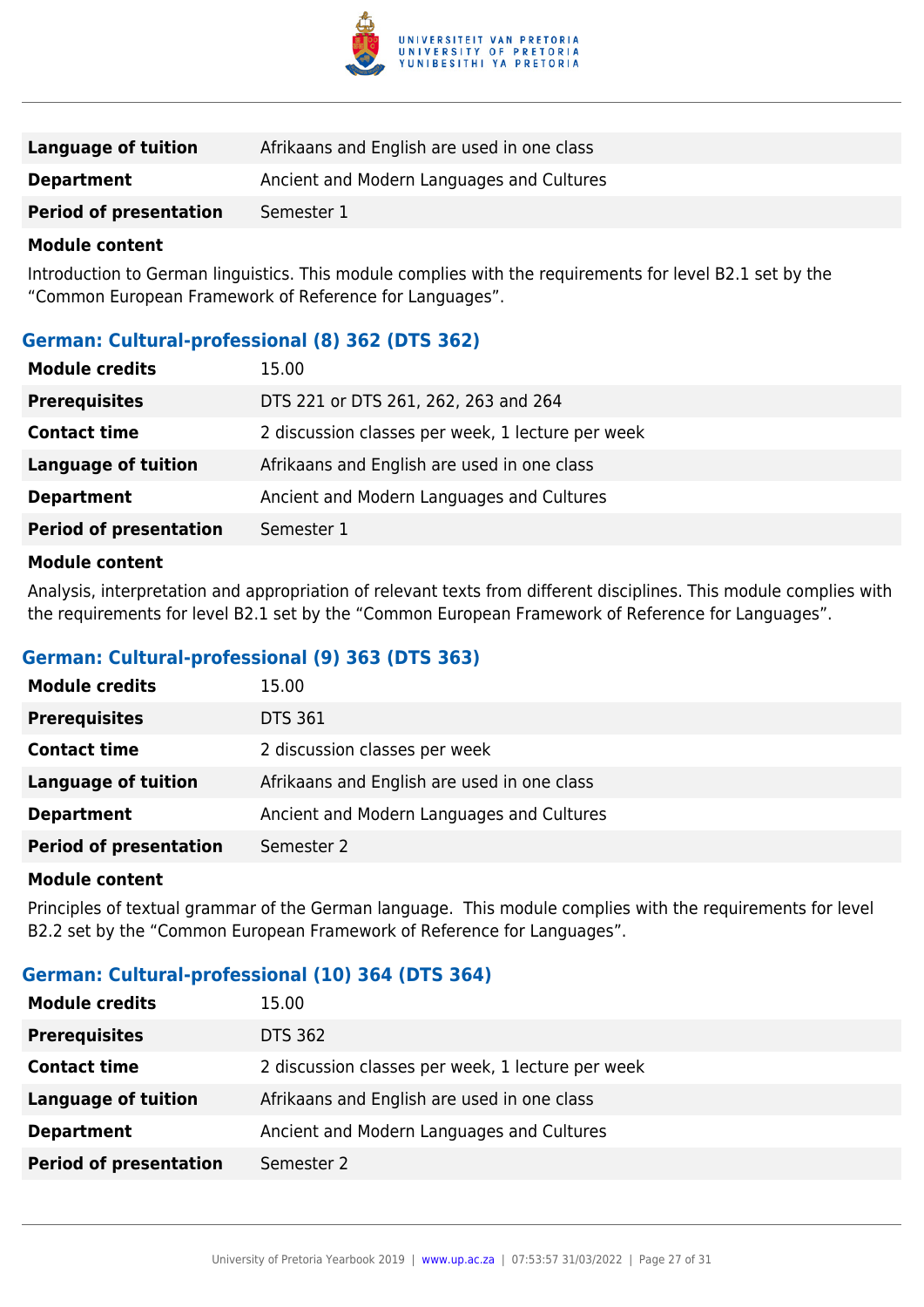

Analysis, interpretation and appropriation of literary texts in cultural-historical perspective. This module complies with the requirements for level B2.2 set by the "Common European Framework of Reference for Languages".

## **English 310 (ENG 310)**

| <b>Module credits</b>         | 30.00                                                                                               |
|-------------------------------|-----------------------------------------------------------------------------------------------------|
| <b>Service modules</b>        | Faculty of Engineering, Built Environment and Information Technology<br><b>Faculty of Education</b> |
| <b>Prerequisites</b>          | ENG 210, ENG 220                                                                                    |
| <b>Contact time</b>           | 2 discussion classes per week, 2 lectures per week                                                  |
| <b>Language of tuition</b>    | Module is presented in English                                                                      |
| <b>Department</b>             | English                                                                                             |
| <b>Period of presentation</b> | Semester 1                                                                                          |

#### **Module content**

Reading Medieval and Early Modern literature

In this module students study the works of writers such as Chaucer, Shakespeare, Milton and Pope. The general characteristics and techniques of these authors are discussed in relation to developments in aesthetic theory, generic conventions and socio-historical change.

#### **English 320 (ENG 320)**

| <b>Module credits</b>         | 30.00                                                                                               |
|-------------------------------|-----------------------------------------------------------------------------------------------------|
| <b>Service modules</b>        | Faculty of Engineering, Built Environment and Information Technology<br><b>Faculty of Education</b> |
| <b>Prerequisites</b>          | <b>ENG 220</b>                                                                                      |
| <b>Contact time</b>           | 2 discussion classes per week, 2 lectures per week                                                  |
| <b>Language of tuition</b>    | Module is presented in English                                                                      |
| <b>Department</b>             | English                                                                                             |
| <b>Period of presentation</b> | Semester 2                                                                                          |

#### **Module content**

Reading the Nineteenth Century

In this module students read a selection of 19th-century texts in English. The general characteristics and techniques of these texts are discussed in relation to developments in aesthetic theory, generic conventions and socio-historical change.

#### **French: Cultural-professional (7) 361 (FRN 361)**

| <b>Module credits</b> | 15.00                                              |
|-----------------------|----------------------------------------------------|
| <b>Prerequisites</b>  | FRN 221 or FRN 261, 262, 263 and 264 (before 2011) |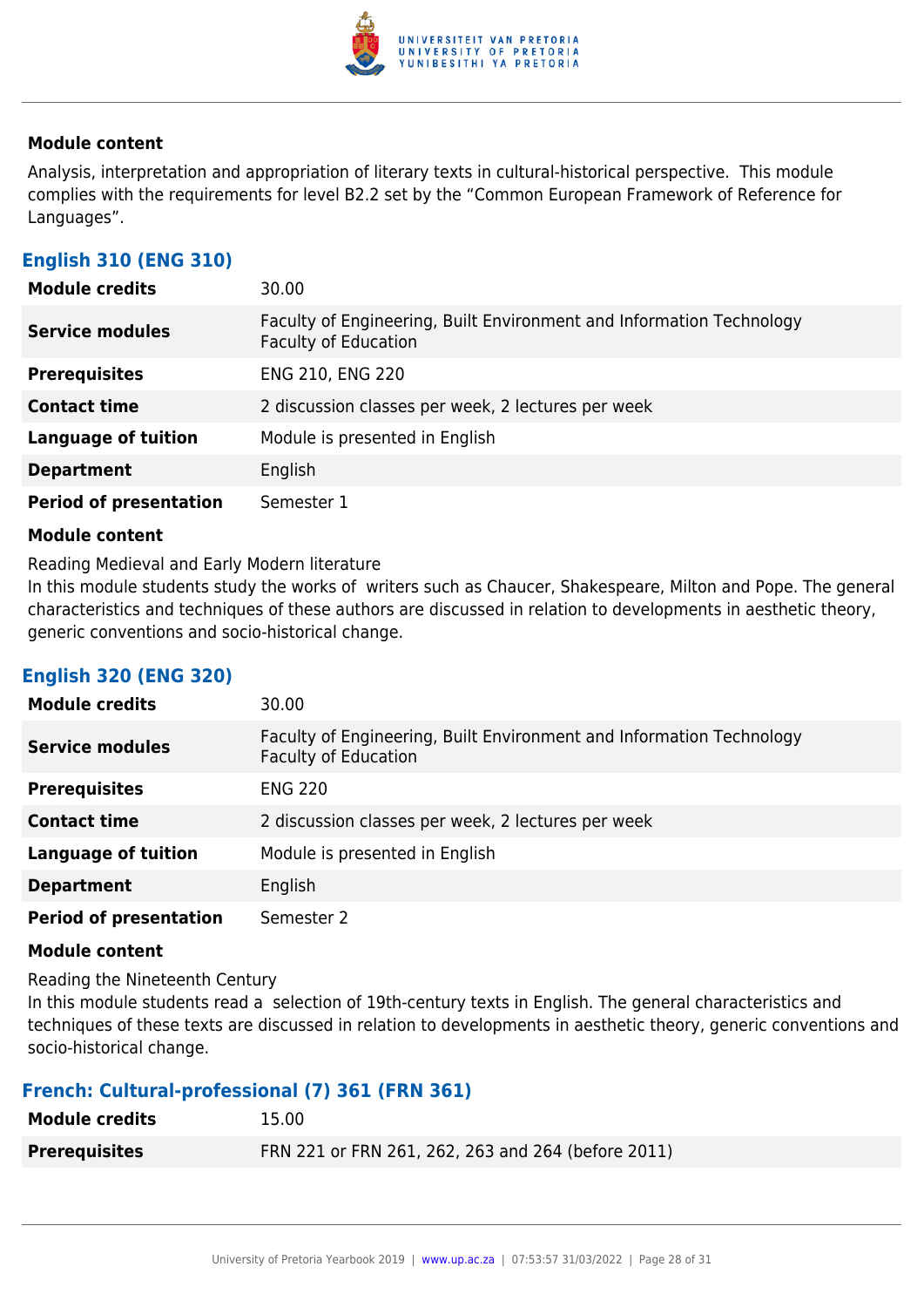

| <b>Contact time</b>           | 2 discussion classes per week               |
|-------------------------------|---------------------------------------------|
| Language of tuition           | Afrikaans and English are used in one class |
| <b>Department</b>             | Ancient and Modern Languages and Cultures   |
| <b>Period of presentation</b> | Semester 1                                  |

Principles of textual grammar of the French language. This module complies with the requirements for level B2.1 set by the "Common European Framework of Reference for Languages".

#### **French: Cultural-professional (8) 362 (FRN 362)**

| <b>Module credits</b>         | 15.00                                              |
|-------------------------------|----------------------------------------------------|
| <b>Prerequisites</b>          | FRN 221 or FRN 261, 262, 263 and 264 (before 2011) |
| <b>Contact time</b>           | 2 discussion classes per week, 1 lecture per week  |
| Language of tuition           | Afrikaans and English are used in one class        |
| <b>Department</b>             | Ancient and Modern Languages and Cultures          |
| <b>Period of presentation</b> | Semester 1                                         |

#### **Module content**

Analysis, interpretation and appropriation of relevant audio-visual material and texts from non-fictional and fictional sources.

This module complies with the requirements for level B2.1 set by the "Common European Framework of Reference for Languages".

#### **French: Cultural-professional (9) 363 (FRN 363)**

| <b>Module credits</b>         | 15.00                                               |
|-------------------------------|-----------------------------------------------------|
| <b>Prerequisites</b>          | <b>FRN 361</b>                                      |
| <b>Contact time</b>           | 2 discussion classes per week, 1 practical per week |
| <b>Language of tuition</b>    | Afrikaans and English are used in one class         |
| <b>Department</b>             | Ancient and Modern Languages and Cultures           |
| <b>Period of presentation</b> | Semester 2                                          |

#### **Module content**

Principles of grammar of the French language. Introduction to professional translation and interpreting for the purpose of learning French as a foreign language.

#### **French: Cultural-professional (10) 364 (FRN 364)**

| <b>Module credits</b> | 15.00                                              |
|-----------------------|----------------------------------------------------|
| <b>Prerequisites</b>  | <b>FRN 362</b>                                     |
| <b>Contact time</b>   | 2 discussion classes per week, 2 lectures per week |
| Language of tuition   | Afrikaans and English are used in one class        |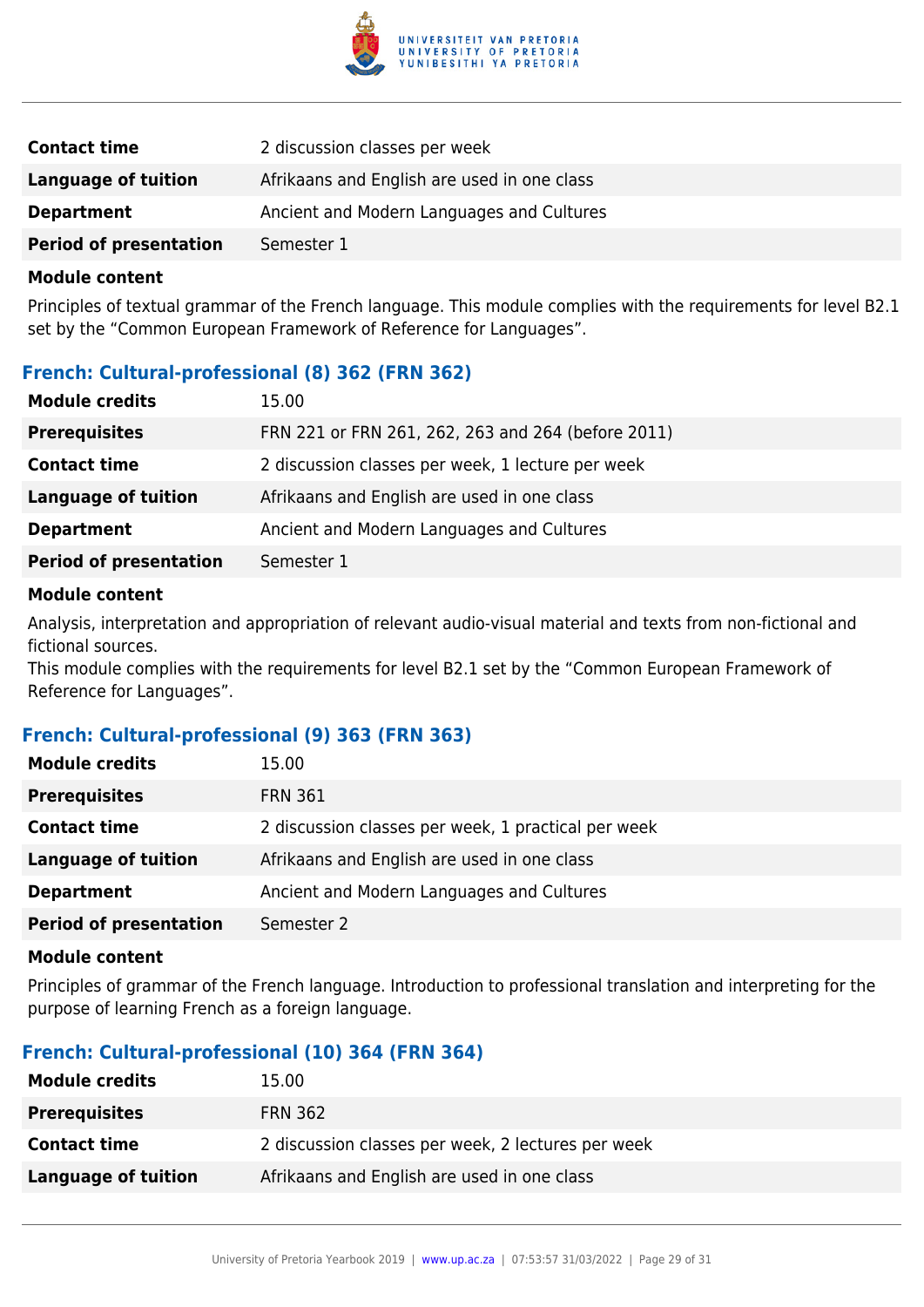

| <b>Department</b> | Ancient and Modern Languages and Cultures |
|-------------------|-------------------------------------------|
|-------------------|-------------------------------------------|

**Period of presentation** Semester 2

#### **Module content**

Analysis, interpretation and appropriation of literary texts in cultural-historical perspective.

## **isiNdebele 310 (NDE 310)**

| <b>Module credits</b>         | 30.00                                                                                               |
|-------------------------------|-----------------------------------------------------------------------------------------------------|
| <b>Service modules</b>        | Faculty of Engineering, Built Environment and Information Technology<br><b>Faculty of Education</b> |
| <b>Prerequisites</b>          | NDE 210, AFT 220                                                                                    |
| <b>Contact time</b>           | 2 lectures per week                                                                                 |
| <b>Language of tuition</b>    | Module is presented in IsiNdebele                                                                   |
| <b>Department</b>             | African Languages                                                                                   |
| <b>Period of presentation</b> | Semester 1                                                                                          |

#### **Module content**

Aspects of the grammar of isiNdebele such as a continuation of the study of the word categories; grammatical analysis; more intensive study of the structure, meaning and use of the noun (specifically derived nouns) and verb (specifically moods and verbal extensions); an introduction to the sound changes/phonology of isiNdebele.

#### **Sepedi 310 (SEP 310)**

| <b>Module credits</b>         | 30.00                                                                                                                                                                                                 |
|-------------------------------|-------------------------------------------------------------------------------------------------------------------------------------------------------------------------------------------------------|
| <b>Service modules</b>        | Faculty of Engineering, Built Environment and Information Technology<br><b>Faculty of Education</b>                                                                                                   |
| <b>Prerequisites</b>          | SEP 210, SEP 220 will be required for students who completed SEP 110, SEP 120<br>at year level 1 and SEP 211, AFT 220 will be required for students who completed<br>SEP 111, AFT 121 at year level 1 |
| <b>Contact time</b>           | 2 lectures per week, 1 discussion class per week                                                                                                                                                      |
| <b>Language of tuition</b>    | Module is presented in Sepedi                                                                                                                                                                         |
| <b>Department</b>             | African Languages                                                                                                                                                                                     |
| <b>Period of presentation</b> | Semester 1                                                                                                                                                                                            |

#### **Module content**

Sepedi grammar - Capita selecta

Aspects of the grammar of Sepedi such as a continuation of the study of the word categories; grammatical analysis; more intensive study of the structure, meaning and use of the noun (specifically derived nouns) and verb (specifically moods and verbal extensions); an introduction to the sound changes / phonology of Sepedi. The acquisition and inculcation of advanced communicative skills within a larger number of social, occupational and educational situations. Awareness of the nature and function of language structures is heightened further. Attention is also paid to cultural phenomena.